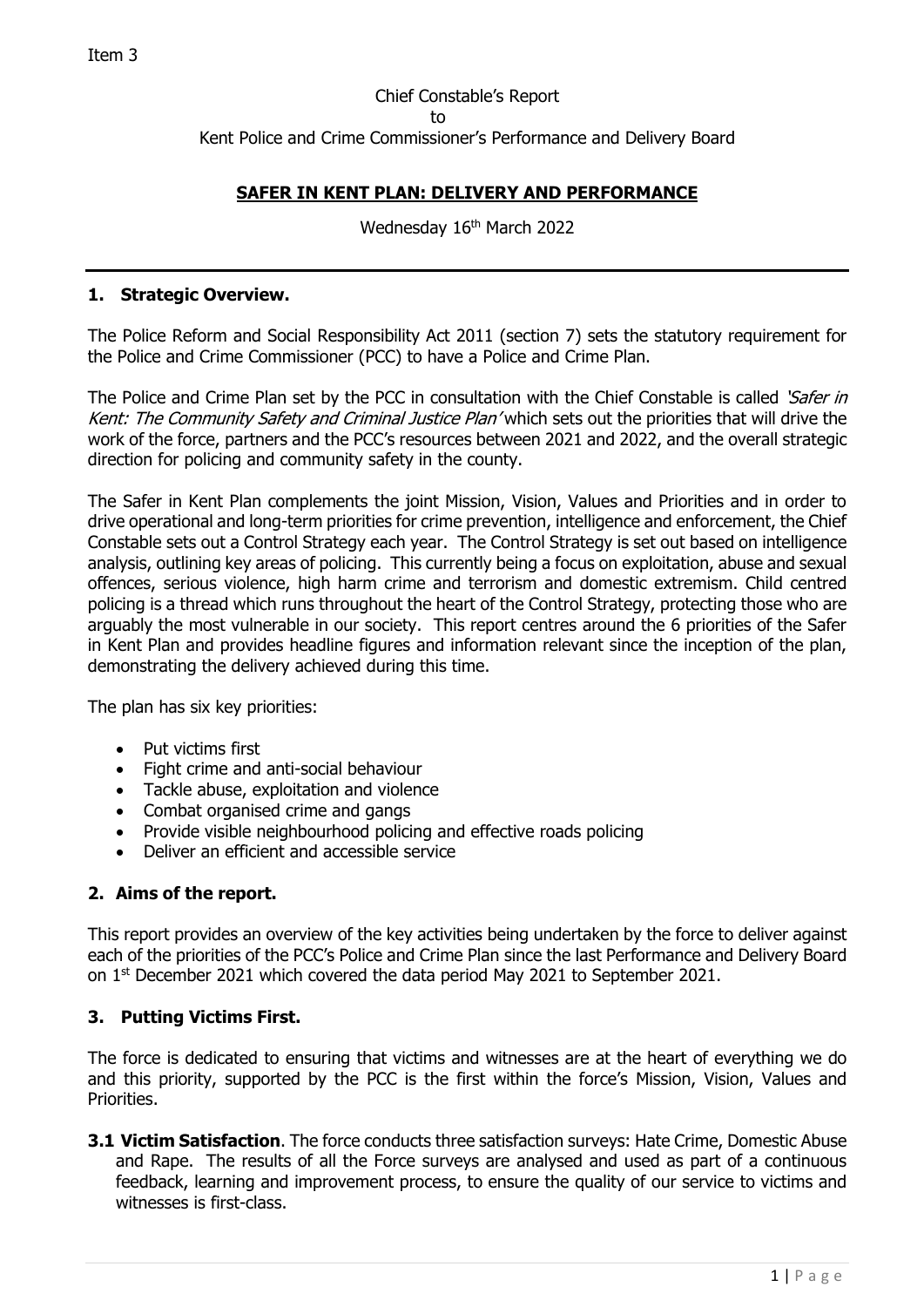## **Hate Crime Satisfaction**

|                             | % satisfied | Last year | % Change |
|-----------------------------|-------------|-----------|----------|
| Making contact              | 91.0%       | 85.2%     | $+5.8$   |
| Action taken                | 84.5%       | 73.3%     | $+11.3$  |
| Kept informed               | 82.9%       | 69.5%     | $+13.4$  |
| Treatment                   | 93.9%       | 85.0%     | $+8.9$   |
| <b>Overall Satisfaction</b> | 87.3%       | 75.9%     | $+11.4$  |

Overall Hate Satisfaction has increased by 11.4% for the four month period between October 2021 and January 2022, with a total of 87.3% victims satisfied with the overall service they received from Kent Police.

There have been improvements to the four specific areas surveyed with the largest improvement with victims being kept informed by officers, with an increase of 13.4% to 82.9% victims satisfied. 91.0% of victims were satisfied with the first contact received, this is an increase of 5.8 compared to the previous year.

## **Domestic Abuse (DA) Satisfaction**

|                             | % satisfied | Last year | % Change |
|-----------------------------|-------------|-----------|----------|
| Initial contact             | 93.2%       | 91.6%     | $+1.6$   |
| Action taken                | 86.7%       | 86.6%     | $+0.1$   |
| Kept informed               | 85.1%       | 78.2%     | $+6.9$   |
| <b>Overall Satisfaction</b> | 86.2%       | 84.9%     | $+1.3$   |

Overall DA satisfaction has increased by 1.3% for the four month period between October 2021 and January 2022, with a total of 86.2% of victims satisfied with the overall service they received.

#### **Rape Satisfaction**

The rape satisfaction survey was implemented in 2019, with two key elements based upon whether the victim felt that they had been treated with dignity and respect, and whether they felt they had been treated fairly throughout the case.

|                                | % satisfied | Last year | % Change |
|--------------------------------|-------------|-----------|----------|
| Treated with dignity & respect | 93.8%       | 94.6%     | $-0.8$   |
| Treated fairly throughout case | 91.8%       | 83.7%     | +8.1     |

In seeking to continually improve, the contextual data from these important victim surveys is now available within the force intranet, accessible to those responsible for the delivery of rape investigations to better understand the service victims have received. Rape satisfaction features in the key Force Performance Committee, which is chaired by the Deputy Chief Constable and meets on a monthly basis.

#### **4. Fighting Crime and Anti-Social Behaviour.**

The Force understands the impact crime and anti-social behaviour has on victims, witnesses and the wider community and is committed to tackling this, wherever it takes place. It cannot judge success merely on whether crime has fallen. Responding to the needs of local communities, carrying out quality investigations, apprehending wanted persons and ensuring offenders are brought to justice are just a few of the measures of success.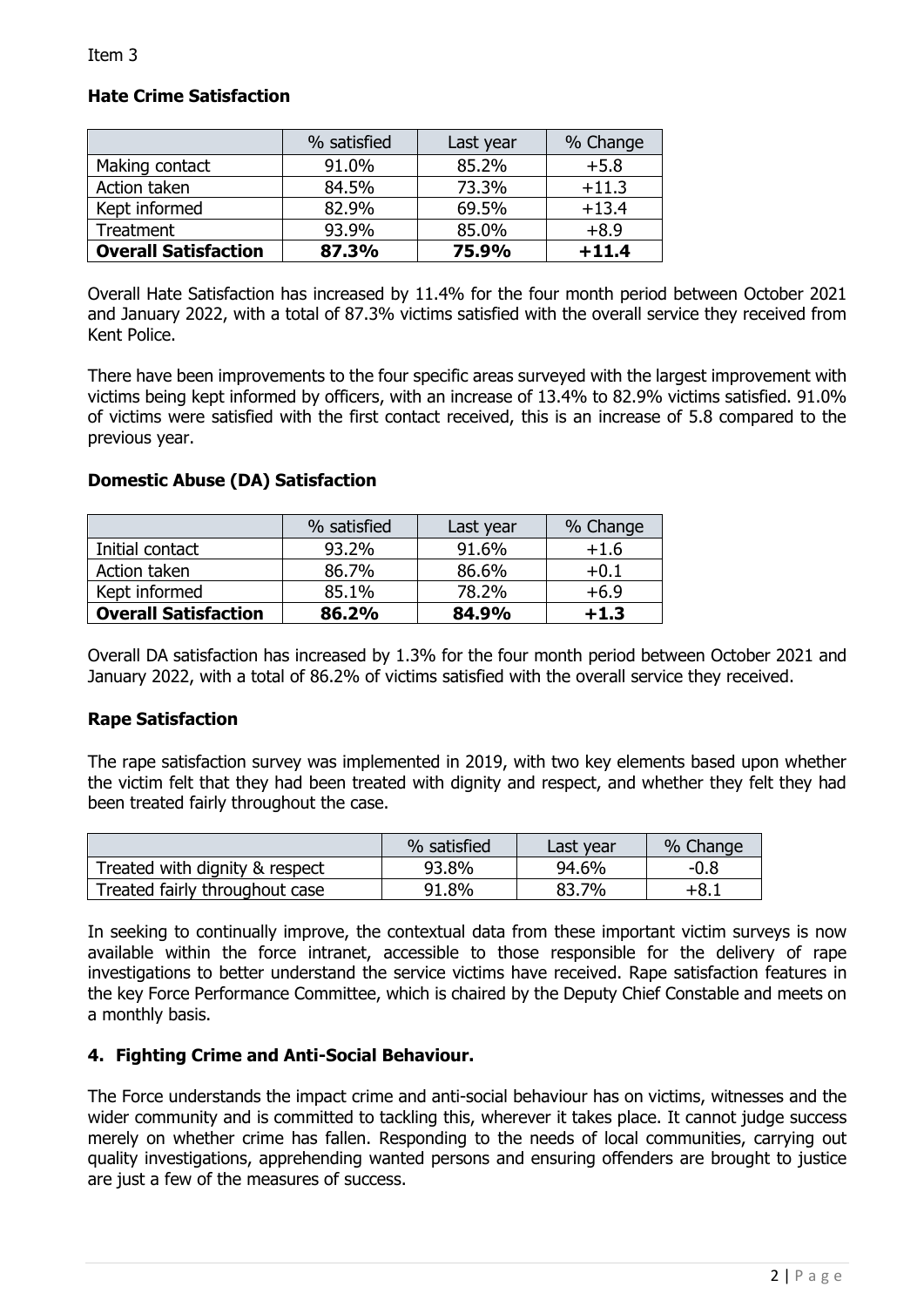# **4.1 Victim Based Crime**

|               | Recorded<br>Crime | Last year | % Change | <b>Number</b><br>change |
|---------------|-------------------|-----------|----------|-------------------------|
| October 2021  | 13258             | 14267     | $-7.1\%$ | $-1009$                 |
| November 2021 | 13731             | 11183     | 22.8%    | 2548                    |
| December 2021 | 12388             | 10080     | 22.9%    | 2308                    |
| January 2022  | 12241             | 10429     | 17.4%    | 1812                    |
| 4 Month total | 51618             | 45959     | 12.3%    | 5659                    |

Victim based crime (VBC) has experienced an increase of 12.3%, with 35659 more victims between October 21 and January 2022 compared to the same period last year. October saw a decrease of - 7.1% (-1009) compared to the same month last year, whilst increases were experienced between November and January which aligns to when the country was in the second and third lockdown periods in 2020/21.

The same period in 2019, which was unaffected by COVID-19, saw 54548 crimes recorded. Therefore, when compared with 2021, there is a decrease of -5.4% (-2930).

The VBC solved rate for the 2021 period was 8.1%, against 9.8% in 2020. This is in contrast to the 6.8% solved rate achieved in the same 2019 period.

## **4.2 Burglary Residential & Business and Community**

## **Burglary Residential**

|               | Recorded<br>Crime | Last year | % Change | <b>Number</b><br>change |
|---------------|-------------------|-----------|----------|-------------------------|
| October 2021  | 418               | 526       | $-20.5%$ | $-108$                  |
| November 2021 | 427               | 455       | $-6.2%$  | $-28$                   |
| December 2021 | 399               | 403       | $-1.0%$  | -4                      |
| January 2022  | 415               | 412       | 0.7%     |                         |
| 4 Month total | 1659              | 1796      | $-7.6%$  | $-137$                  |

Burglary Residential offences have seen a -7.6% decrease, with 137 less offences compared to the same period last year with a notable decrease in October 2021 there were small decreases in November and December with January 2022 seeing a small increase on last year (3 more offences). The same period in 2019 saw 2704 crimes recorded. Therefore, when compared with 2021/22, further decreases are seen of 38.6% (-1045) which is a big decrease but is likely to be linked to the impact of the pandemic as more people are occupying their homes during the day. This decrease has been experienced nationally and links to the premise that burglars tend to target dwellings that are, or are believed to be, unoccupied.

## **Burglary Residential Dwelling**

Burglary Residential is further broken down by excluding sheds and garages, detailing those that have occurred in relation to dwellings only.

|               | <b>Recorded Crime</b> | Last Year | % Change | <b>Number</b><br>change |
|---------------|-----------------------|-----------|----------|-------------------------|
| October 2021  | 286                   | 350       | $-18.3%$ | $-64$                   |
| November 2021 | 327                   | 309       | 5.8%     | 18                      |
| December 2021 | 296                   | 261       | 13.4%    | 35                      |
| January 2022  | 301                   | 250       | 20.4%    | 51                      |
| 4 Month total | 1210                  | 1170      | 3.4%     | 40                      |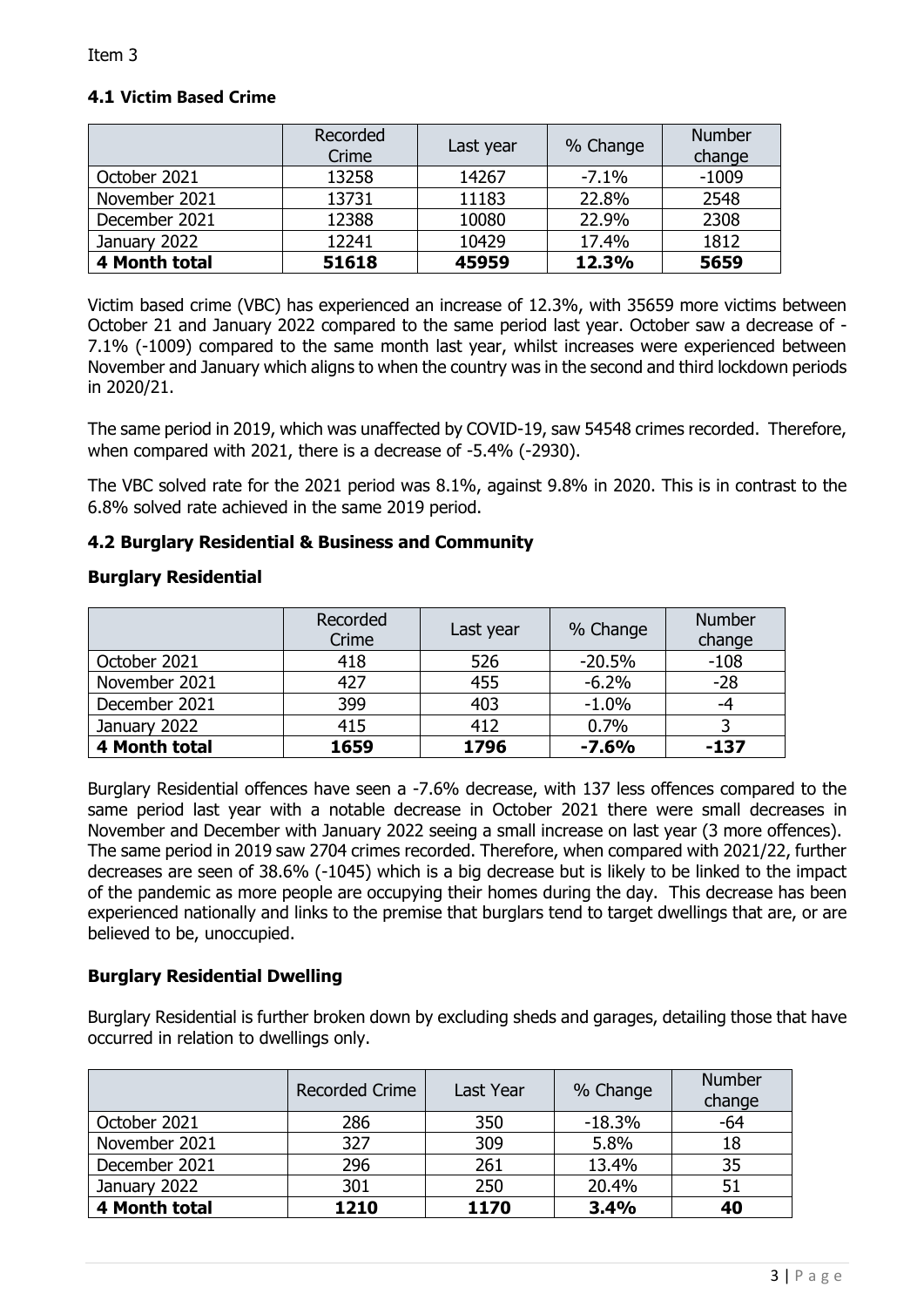Burglary residential dwelling offences have experienced a 3.4% increase, with 40 more offences, compared to the same period last year. October saw a decrease of -18.3%, whilst increases were experienced for November to January 2022, which aligns to when the country was in the second and third lockdown periods in 2020/21 and with more people working from home and less opportunity for offences.

The same period in 2019 saw 1918 crimes recorded. Therefore, when compared with 2021, further decreases are seen of -36.9% (-708).

|               | Recorded<br>Crime | Last Year | % Change | <b>Number</b><br>change |
|---------------|-------------------|-----------|----------|-------------------------|
| October 2021  | 188               | 224       | $-16.1%$ | $-36$                   |
| November 2021 | 181               | 141       | 28.4%    | 40                      |
| December 2021 | 119               | 127       | $-6.3%$  | -8                      |
| January 2022  | 173               | 112       | 54.5%    | 61                      |
| 4 Month total | 661               | 604       | 9.4%     | 57                      |

# **Burglary Business and Community**

Burglary Business and Community offences have experienced an overall increase of 9.4% with 57 more offences compared to the same period last year. Decreases were seen for the months October and December. With November and January2022 seeing notable increases of 28.4% (40 more offences) and 54.5% (61 more offences) respectively. The same period in 2019 saw 916 crimes recorded. Therefore, when compared with 2021, further decreases are seen of -27.8% (-255).

# **4.3 Anti-Social Behaviour**

|               | Recorded<br><b>Incidents</b> | Last year | % Change | <b>Number</b><br>change |
|---------------|------------------------------|-----------|----------|-------------------------|
| October 2021  | 2522                         | 3728      | $-32.3%$ | $-1206$                 |
| November 2021 | 1959                         | 3777      | $-48.1%$ | $-1818$                 |
| December 2021 | 1984                         | 3562      | $-44.3%$ | $-1578$                 |
| January 2022  | 1991                         | 4203      | $-52.6%$ | $-2212$                 |
| 4 Month total | 8456                         | 15270     | $-44.6%$ | $-6814$                 |

Anti-Social Behaviour (ASB) has experienced an overall decrease of -44.6%, with 6814 less incidents. Decreases against the same month last year were seen for each of the four months, with the largest decrease being for January 2022 with 2212 less incidents compared to last year. This aligns with Covid-19 restrictions being lifted between October 2021 and January 2022 compared to the previous year.

For the four month period, the following ASB call types saw the largest reductions:

- Rowdy or nuisance gathering in Public reduced by 52.5% (-3301 incidents) compared to same period last year.
- Neighbour Disputes/nuisance reduced by 61.0% (-2194 incidents) compared to same period last year.
- Nosy Party/Event/Rave reduced by 59.7% (-108 incidents) compared to same period last year.
- Motor Vehicle Nuisance on road reduced by 40.0% (-615 incidents) compared to same period last year.

# **4.4 Chief Constable's Crime Squad**

The Chief Constable's Crime Squad continues to function within the Service Level Agreement and parameters as set out by the Chief Constable. It consists of 32 investigators split across the three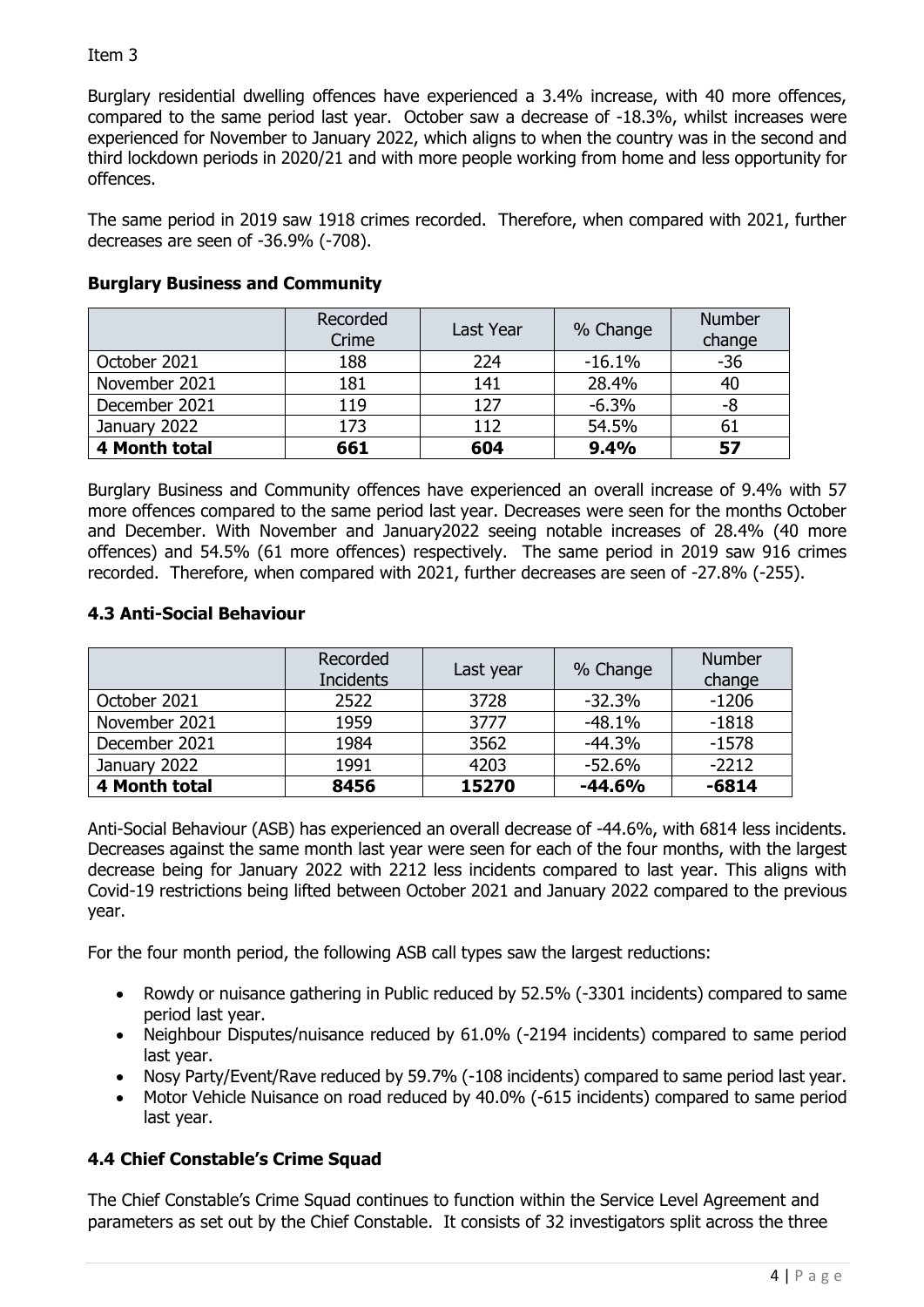Divisions with leadership from a DCI and DI. The team was introduced on 25<sup>th</sup> February 2019 and has five officers working with major crime to support the exceptional demand they have seen across 2021.

During the period October to December 2021, the team continued to contribute to the Force's priorities through the monitoring, identification, and investigation of serious acquisitive crime offences. These include both standalone and series offences. The Chief Constable's Crime Squad have continued their focus on residential burglary and robbery offences over this period supporting the Force's priorities.

The Crime Squad have used proactive and reactive approaches to tackling burglary and robbery offences which have included offences relating to the theft of high value vehicles and jewellery where family residences have been targeted. There have been notable operations around these particular crime types which have seen significant arrests. One such operation related to family gold burglaries in North and West Kent. The team embarked on a proactive operation which led to the arrest of the offenders as they were caught in the act of committing a burglary. The offenders were charged and remanded whilst in custody. The group are charged with a series of 24 burglary offences.

The team review all burglary offences each day identifying opportunities which lead to smaller quick time investigations. An example of this was the swift identification of an individual on the Isle of Sheppey for eleven similar burglary offences who was identified, traced, arrested and charged within a fortnight of the first offence. They have also seen the positive outcomes from hard work around series offending at court with offenders of an emotive burglary series being convicted to 5 years each. Two healthcare professionals abused their position to access medical records and then commit offences against significantly vulnerable individuals which included stealing morphine from their end of life medication 'just in case' box.

Furthermore, an offender who was charged and kept on remand from a previous reporting period was found guilty at court of a series of burglary offences with the Judge imposing an 11 year sentence. These offences across North and West Kent were residential burglaries totalling 17 separate offences.

The Chief Constable's Crime Squad has continued their focus on the Robbery crime type with success across the force, notably the East team who focused their investigative work against an individual who had committed seven separate street robbery offences. The offender was quickly identified, arrested and charged with the offences and is currently on remand in prison. There were successes with single robbery offences including the investigations into knife enabled street robberies and commercial robberies. The team ensured that all offenders were arrested and charged and saw further success against a knife point commercial robbery in the Rochester airport area, seeking the offenders as far away as Norfolk.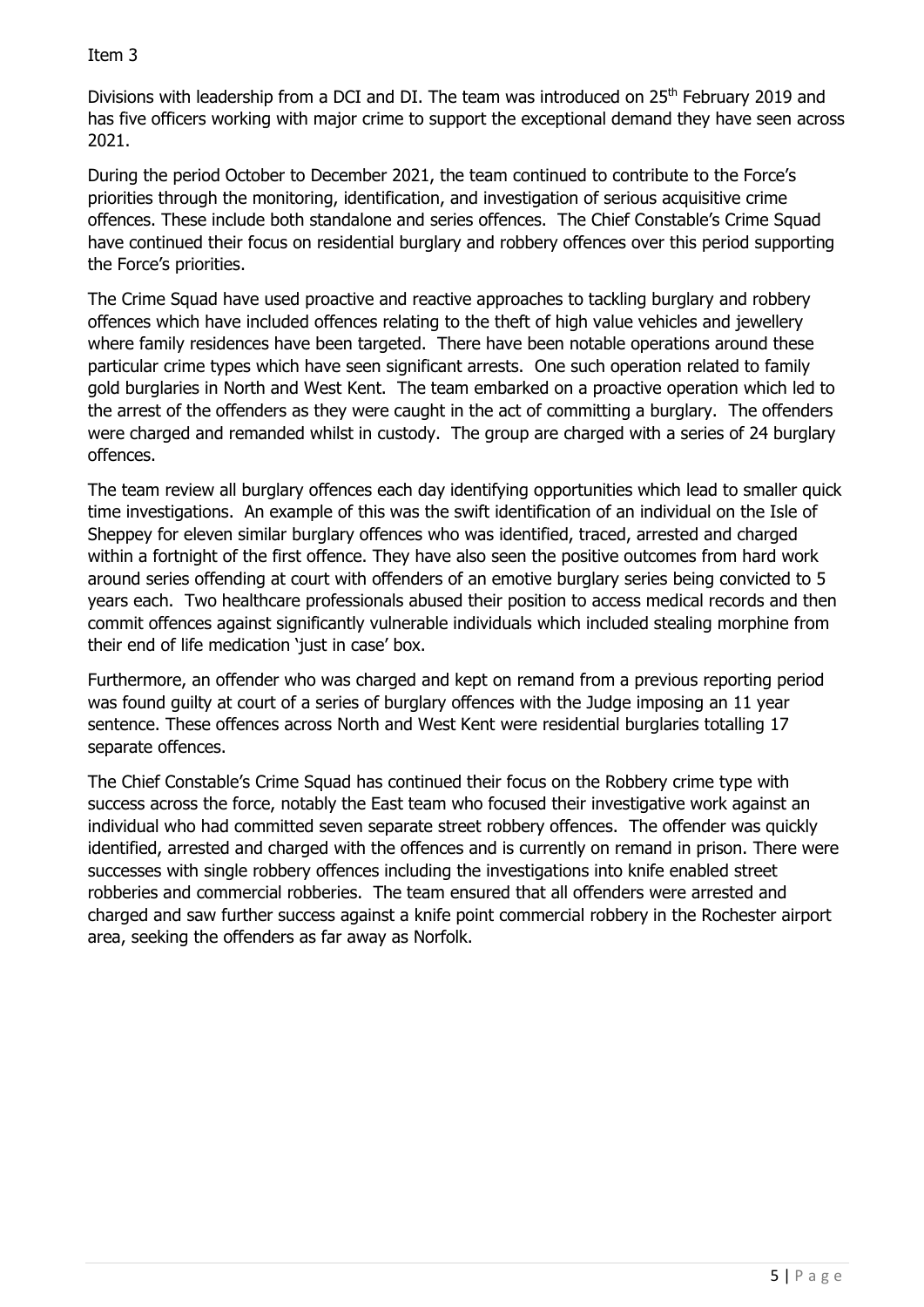The following table highlights the period of October to December 2021 demonstrating the results from the Chief Constable's Crime Squad during this second quarter:

|                                                             | <b>October to</b><br><b>December 2021</b> |
|-------------------------------------------------------------|-------------------------------------------|
| <b>Arrests</b>                                              | 75                                        |
| <b>Prisoners dealt with</b>                                 | 74                                        |
| <b>Warrants executed (Inc.</b><br>S32/18                    | 36                                        |
| <b>Positive outcomes linked to</b><br><b>investigations</b> | 121                                       |
| <b>Charges-Total</b>                                        | 142                                       |
| <b>Sentences</b>                                            | 115 years 2<br>months                     |

**5. Tackling Abuse, Exploitation and Violence.** Abuse, exploitation and violence are a crime and a violation of an individual's fundamental human rights. The Force is committed to tackling these crimes and safeguarding vulnerable people from serious harm.

# **5.1 Domestic Abuse (DA)**

|               | Recorded<br>Crime | Last year | % Change | <b>Number</b><br>change |
|---------------|-------------------|-----------|----------|-------------------------|
| October 2021  | 3296              | 3201      | 3.0%     | 95                      |
| November 2021 | 3212              | 2850      | 12.7%    | 362                     |
| December 2021 | 3097              | 2941      | 5.3%     | 156                     |
| January 2022  | 3017              | 3216      | $-6.2%$  | $-199$                  |
| 4 Month total | 12622             | 12208     | 3.4%     | 414                     |

Domestic Abuse offences have experienced a 3.4% increase, with 414 more offences compared to the same period last year. October to December experienced increases, whilst January 2022 has seen a decrease compared to last year, with a decrease of 6.2% (199 less victims).

The greatest crime type group within DA recording is Violence against the Person, with 80% of the total DA crime being seen in the 2021/22 period and 81% in the 2020/21 period. Within VAP is Stalking and Harassment and Controlling or Coercive Behaviour. When comparing the proportion of both of those crime types with the total volume of DA VAP remains stable at 42% between the 2020/21 and 2021/22 periods. The 'other' DA offence category, such as theft, has increased in terms of both volume and proportion over the comparative periods, this is the same for the DA sexual offence category.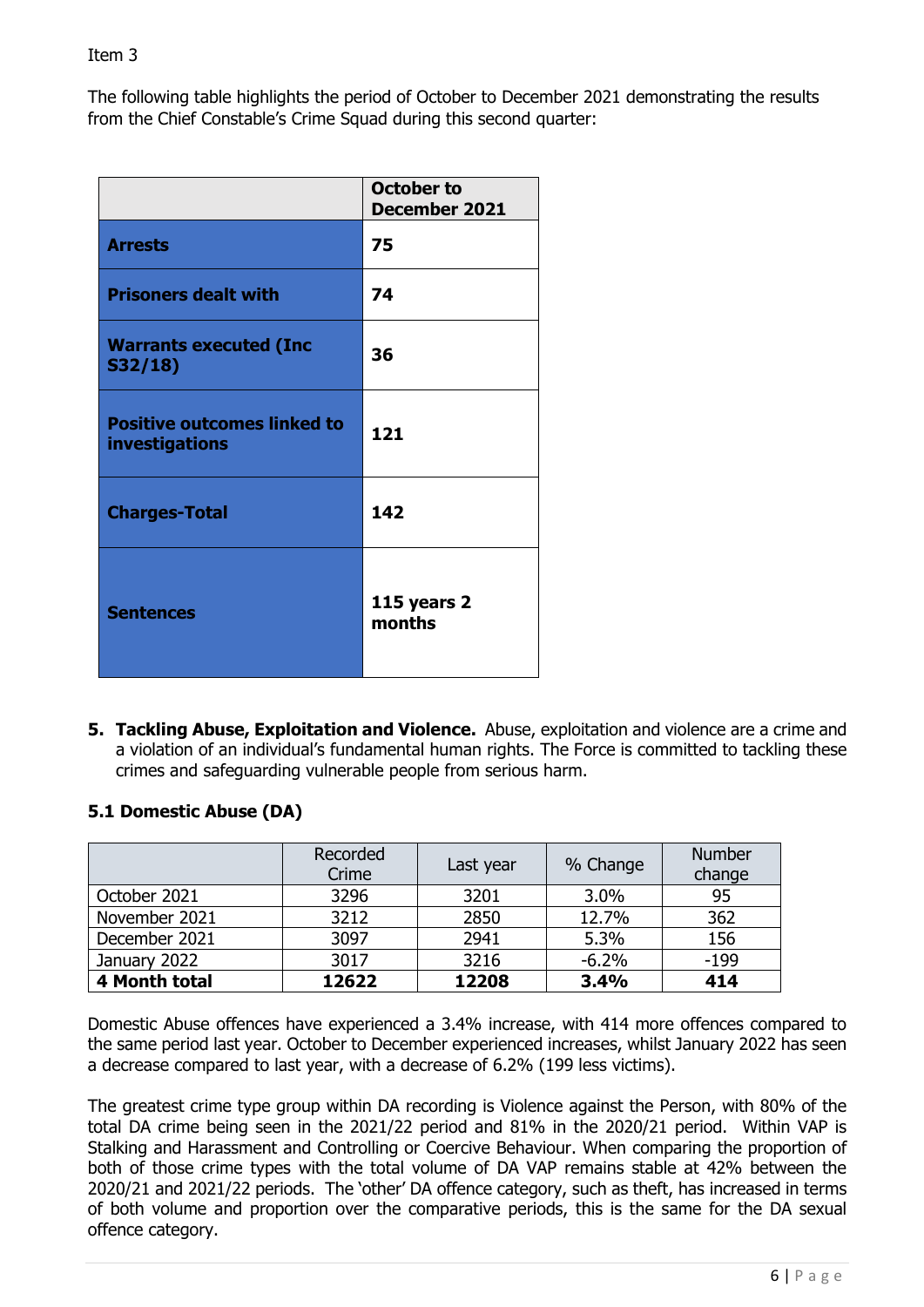# **5.2 Rape**

|               | <b>Recorded Crime</b> | Last year | % Change | <b>Number</b><br>change |
|---------------|-----------------------|-----------|----------|-------------------------|
| October 2021  | 214                   | 180       | 18.9%    | 34                      |
| November 2021 | 219                   | 171       | 28.1%    | 48                      |
| December 2021 | 199                   | 138       | 44.2%    | 61                      |
| January 2022  | 200                   | 137       | 46.0%    | 63                      |
| 4 Month total | 832                   | 626       | 32.9%    | 206                     |

Rape offences have experienced an increase of 32.9%, with 206 more victims compared to the same period last year. Notable increases were seen in December 2021 and January 2022 compared to 2020/21 period. The same period in 2019 saw 675 offences recorded, therefore, when compared with 2021, further increases are seen of 23.3% (+157).

Improvements in the charge rate for rape were seen in 2021/22 with a 4.1% charge rate, which is a 1.1% increase in when compared with 2020/21 and a further increase of 0.4% in the charge rate compared with 2019/20.

#### **5.3 Violent Crime**

|               | <b>Recorded Crime</b> | Last year | % Change | <b>Number</b><br>change |
|---------------|-----------------------|-----------|----------|-------------------------|
| October 2021  | 7741                  | 7811      | $-0.9%$  | $-70$                   |
| November 2021 | 7718                  | 6334      | 21.9%    | 1384                    |
| December 2021 | 7163                  | 6004      | 19.3%    | 1159                    |
| January 2022  | 7002                  | 6193      | 13.1%    | 809                     |
| 4 Month total | 29624                 | 26342     | 12.5%    | 3282                    |

With regards to the Home Office counting rules Violent Crime includes a broad range of offences across a spectrum from non-injury reports to the most serious violence, including homicide. The Force's Control Strategy features quite heavily in this category, such as Sexual Offences, Domestic Abuse and Robbery.

Violent crime has experienced an increase of 12.5%, with 3282 more offences in the period October 2021 to January 2022. The same period in 2019/20 saw 37299 crimes recorded. Therefore, when compared with 2021/22, increases are seen of 11.8% (+3133).

VAP constitutes the greatest proportion of, and therefore volume of violent crime, with 91.0% of the total in 2021/22 and 91.9% in 2020/21. VAP volumes increased by 2745 between the 2020/21 and 2021/22 periods and increases of 2214 offences were seen against 2019/20 VAP offences.

## **5.4 Robbery**

|               | <b>Recorded Crime</b> | Last year | % Change | <b>Number</b><br>change |
|---------------|-----------------------|-----------|----------|-------------------------|
| October 2021  | 112                   | 100       | 12.0%    |                         |
| November 2021 | 123                   | 117       | 5.1%     |                         |
| December 2021 | 77                    | 101       | $-23.8%$ | $-24$                   |
| January 2022  | 114                   | 73        | 56.2%    | 41                      |
| 4 Month total | 426                   | 391       | 9.0%     | 35                      |

Robbery offences have experienced an increase of 9.0% overall in this period, with 35 more victims compared to the same period last year. With the exception of December 2021, October, November, and January have all seen increases on the same period last year. The most notable increase is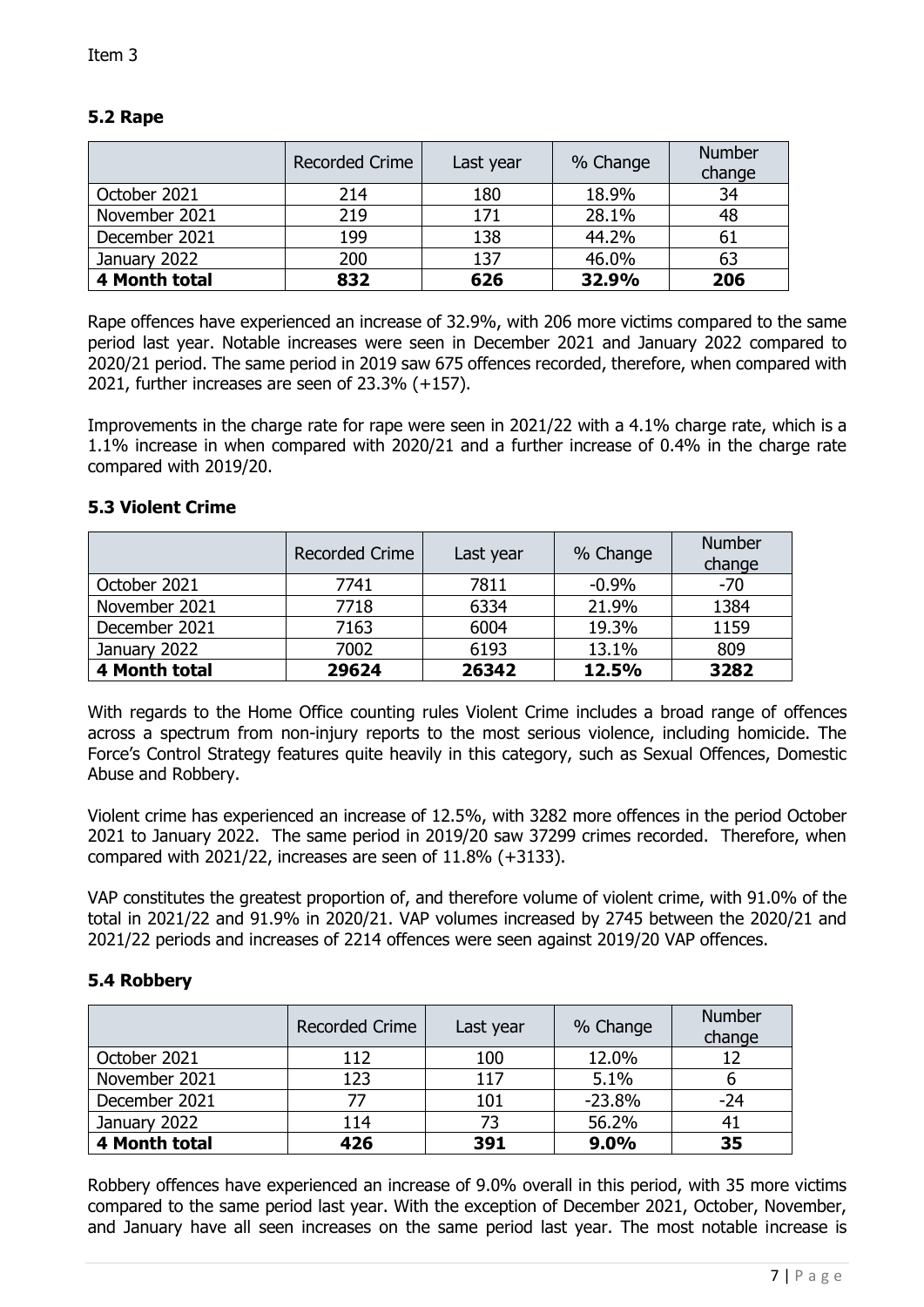January 2022 with a 56.2% increase (+41 more offences), which aligns to when the country was in the third lockdown period which began on 4<sup>th</sup> January 2021.

# **5.5 Sexual Offences**

|               | Recorded<br>Crime | Last year | % Change | <b>Number</b><br>change |
|---------------|-------------------|-----------|----------|-------------------------|
| October 2021  | 620               | 472       | 31.4%    | 148                     |
| November 2021 | 595               | 495       | 20.2%    | 100                     |
| December 2021 | 506               | 384       | 31.8%    | 122                     |
| January 2022  | 512               | 380       | 34.7%    | 132                     |
| 4 Month total | 2233              | 1731      | 29.0%    | 502                     |

Sexual offences have experienced an increase of 29.0%, with 502 more victims compared to the same period last year, with the largest increases experienced in the months of December 2021 and January 2022.

The arrest / interview rate has decreased from 37.0% last year to 35.2% this year, however, is an increase on the 33.1% seen in 2019/20. The solved rate has increased from 5.0% last year to 5.1% this year, which is also an increase on the 4.8% seen in 2019/20.

# **5.6 Violence Against the Person (VAP)**

|               | <b>Recorded Crime</b> | Last year | % Change | <b>Number</b><br>change |
|---------------|-----------------------|-----------|----------|-------------------------|
| October 2021  | 7009                  | 7239      | $-3.2\%$ | $-230$                  |
| November 2021 | 7000                  | 5722      | 22.3%    | 1278                    |
| December 2021 | 6580                  | 5519      | 19.2%    | 1061                    |
| January 2022  | 6376                  | 5740      | 11.1%    | 636                     |
| 4 Month total | 26965                 | 24220     | 11.3%    | 2745                    |

This group of offences has experienced an increase of 11.3%, with 2745 more victims compared to the same period last year. The 2021/22 volume has also seen an increase of 8.9% against the 2019 period where 24751 offences were recorded.

The greatest increases in VAP is Violence without injury with 18.9% (+939). Offences under Violence without Injury with the largest increases are Assault without Injury up 11.1% (+1016), Threats to Kill up 59.6% (+243) and Assault on a Constable is up 28.6% (+116).

A significant proportion of VAP recorded offences is attributable to DA and has decreased from 40.8% to 37.6% of total VAP between the 2020/21 and 2021/22 periods; the key elements of this have been discussed in the DA section of this report.

# **5.7 County Lines and Gangs**.

The County Lines and Gangs Team operates under two SLAs (Gangs and County Lines) for the Force under agreed parameters from key stakeholders. It consists of 32 investigators split across three divisions under the supervision of the same Detective Chief Inspector as the Chief Constable's Crime Squad and has its own Detective Inspector.

Tackling County Lines and Gang Criminality has remained a priority for Kent Police with the County Lines and Gangs Team (CLGT) continuing to deliver a strong performance. Since September 2021 the number of County Lines has fallen from 44 to 37 County Lines with the associated threat harm and risk harm scoring reducing too.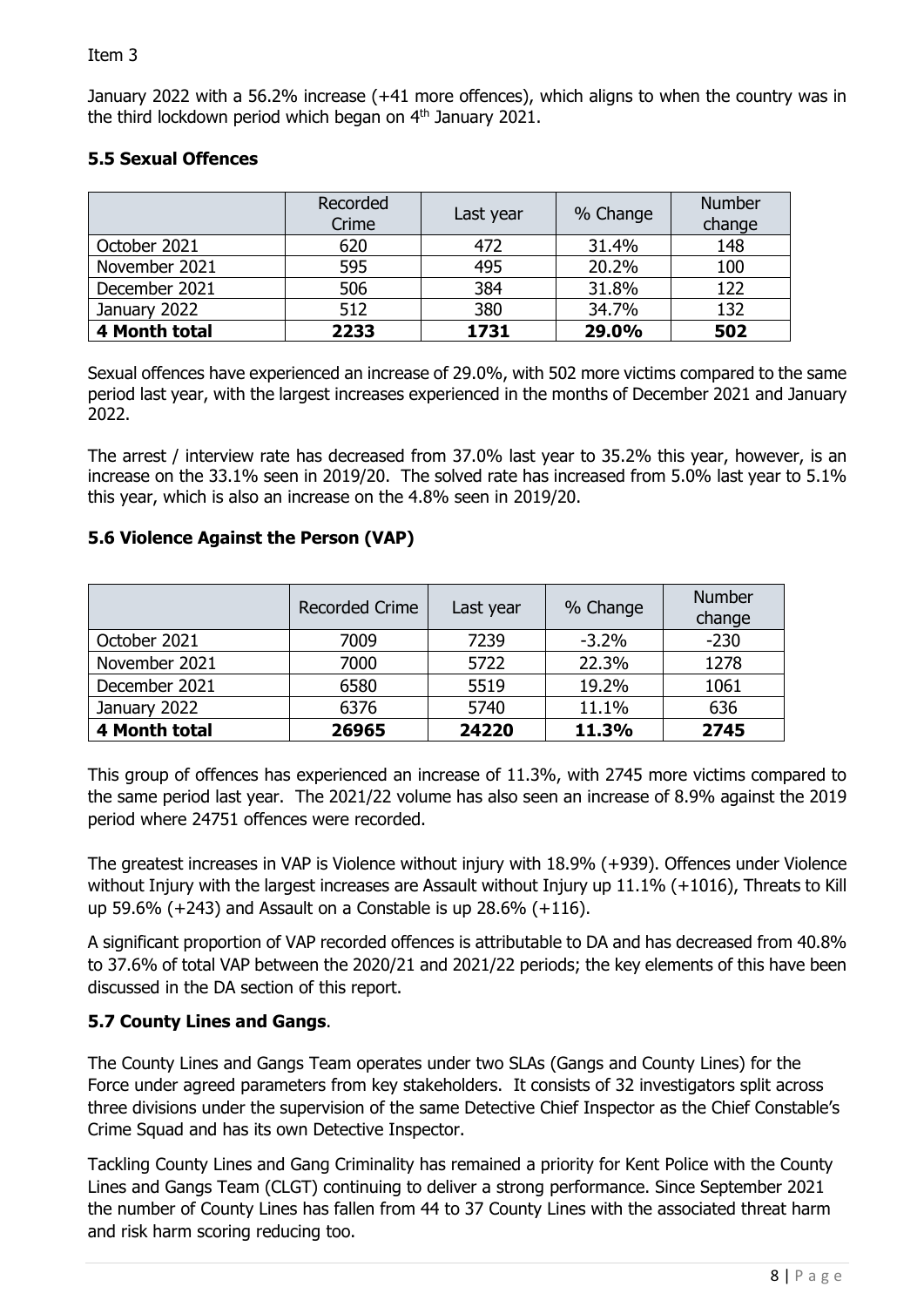The disruption wing of the team remains dynamic with a recent application process indicating it is a sought-after role. This enables them to respond quickly and effectively to incidents of vulnerability and assist the investigators in building effective case files to secure charges and obtain early guilty pleas. The Disruption Team have also dealt with several other lines, including the arrest and charge of an individual who was seen dealing on the street and was concealing a knife and 50 wraps of heroin.

The Crime Command of the Force is now responsible for the Prison Team within Kent, investigating crime that occurs within the prison. The team consists of a sergeant and nine constables who work closely with the CLGT relating to County Lines activity within the prison. A number of proactive operations have been completed looking at County Lines and their continued activity within the prison estates such as Cookham Wood. Officers from CLGT are working with local prisons to educate them on the use of language from their inmates in order to gather better intelligence.

Due to the officer uplift program in Kent Police the CLGT now has four County Lines Intervention Officers across the county. They have been working closely with vulnerable children and young people identified through the team's activity. Their work is contributing to changing the lives of young people, for example, through their work they have been able to secure the cooperation of a victim who was subjected to a knife point robbery at the hand of a gang member. Their intervention has led to the young person accessing diversionary opportunities and they are now working to obtain a civil order against those that are causing violence within Kent.

The CLGT continue to work in strong collaboration with our partners within the Metropolitan Police Service (MPS); at least three county line referrals from each division have been submitted during a specific operation where cross border information and intelligence sharing was taking place with the MPS. The CLGT now has a new DI and the team continue to work effectively from the point of charge right through to conviction at court and has seen a number of sentences which are detailed below. Due to the case file preparation the team often secure early guilty pleas which indicates strongly the quality of the evidence determined by the teams.

Further work with other collaborative partners has seen close working links with British Transport Police (BTP) running regular train station operations and joint disruption team operations across the county. The team has also seen the development of a strong working relationship with our Special Constabulary colleagues establishing a rolling Special Constable attachment to the East CLGT. Each of the special constabulary teams have been briefed personally by the DCI about the work of both the CLGT, Prison Team and CCCS with agreements to work with each other. A recent joint working with CLGT, Divisional resources, BTP and Special Constables saw the arrest and detention of a key London based nominal for drugs supply offences. The arrest led to key intelligence being gathered against a County Line running into Dover.

The Pursue Board continues to have oversight of the matrix and manages the lines which are accepted for scoring. Any nomination must now fit the criteria set out in the County Lines SLA before it can be considered for scoring and there must be clear provenance to accompany each nomination which explains how it meets the necessary criteria. Due to the number of lines, the CLGT takes responsibility for all the lines, managing and identifying emerging risk.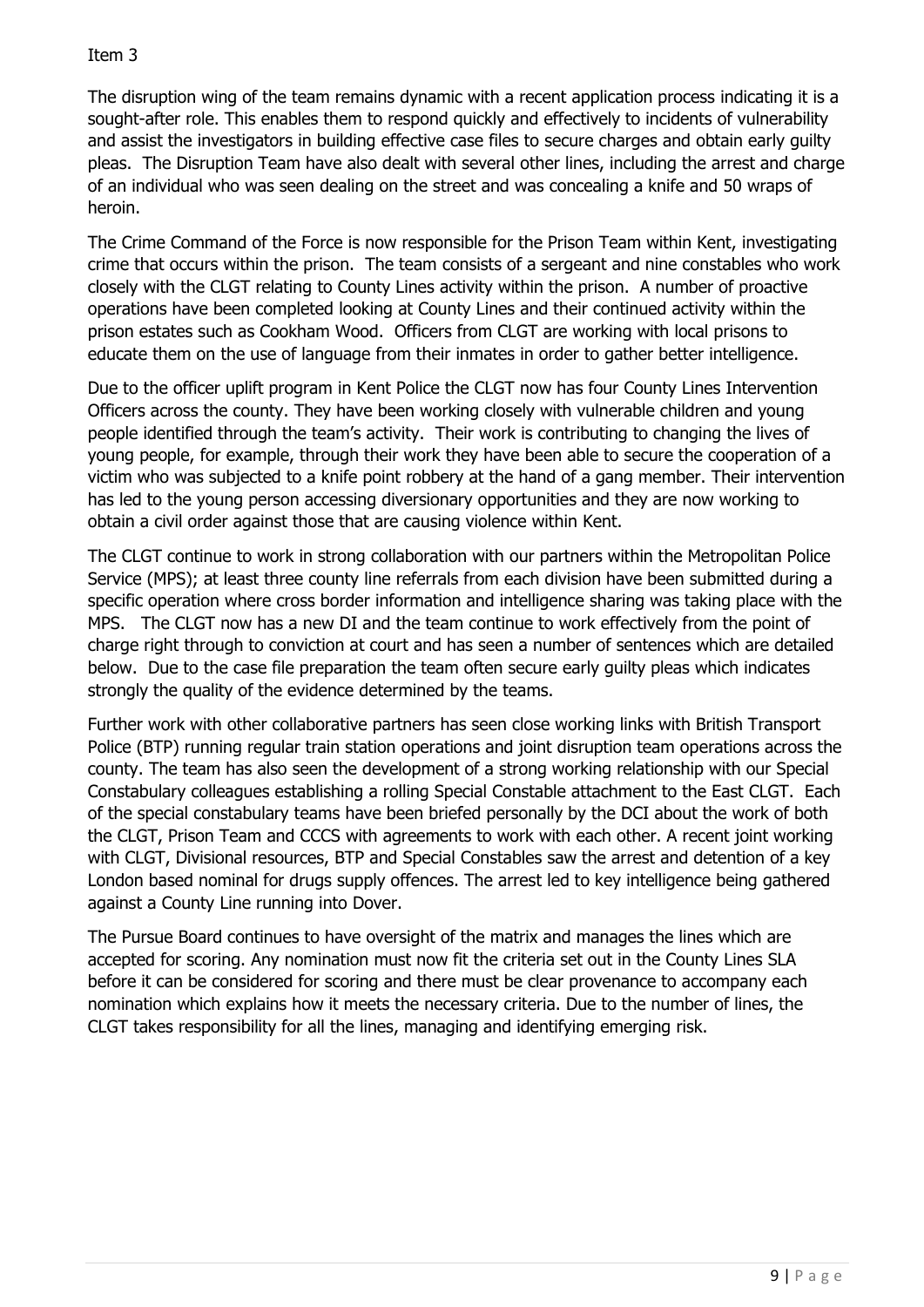Results for October to December 2021 from the County Lines and Gangs Team are as follows:

|                                          | October to<br><b>December 2021</b> |
|------------------------------------------|------------------------------------|
| <b>Arrests</b>                           | 72                                 |
| <b>Prisoners dealt with</b>              | 73                                 |
| <b>Warrants executed (Inc.</b><br>S32/18 | 41                                 |
| <b>Charges-Total</b>                     | 100                                |
| <b>Weapon Seizures</b>                   | 19                                 |
| <b>Sentences</b>                         | 59 yrs 8 months                    |

# **5.8 Knife Crime**

Operation Eminent is the Force's plan to tackle serious violent knife crime Kent Police received additional funding from the Home Office this year to tackle and reduce knife crime. The fund is spent on visible activity in defined hotspot areas across the county to tackle serious violence. The activity is tracked and reported back to the Home Office so that the impact of the activity on reported crime can be tracked. The funding can be used for Post Lockdown Easing Activity (April and May only), Operational Activity, Increasing Analytic Capability and Analysis.

A broad range of enforcement activity has taken place in the period of October 2021 to January 2022 and has yielded the following results during this time:

| <b>Arrests</b>                          | 1,104 |
|-----------------------------------------|-------|
| Warrants executed (Inc S32/18 searches) | 106   |
| <b>Stop and Search</b>                  | 1,292 |
| <b>ANPR Stops</b>                       | 212   |
| No of Cash Seizures                     | 161   |
| <b>Drug Seizures</b>                    | 784   |
| <b>Weapon Seizures</b>                  | 478   |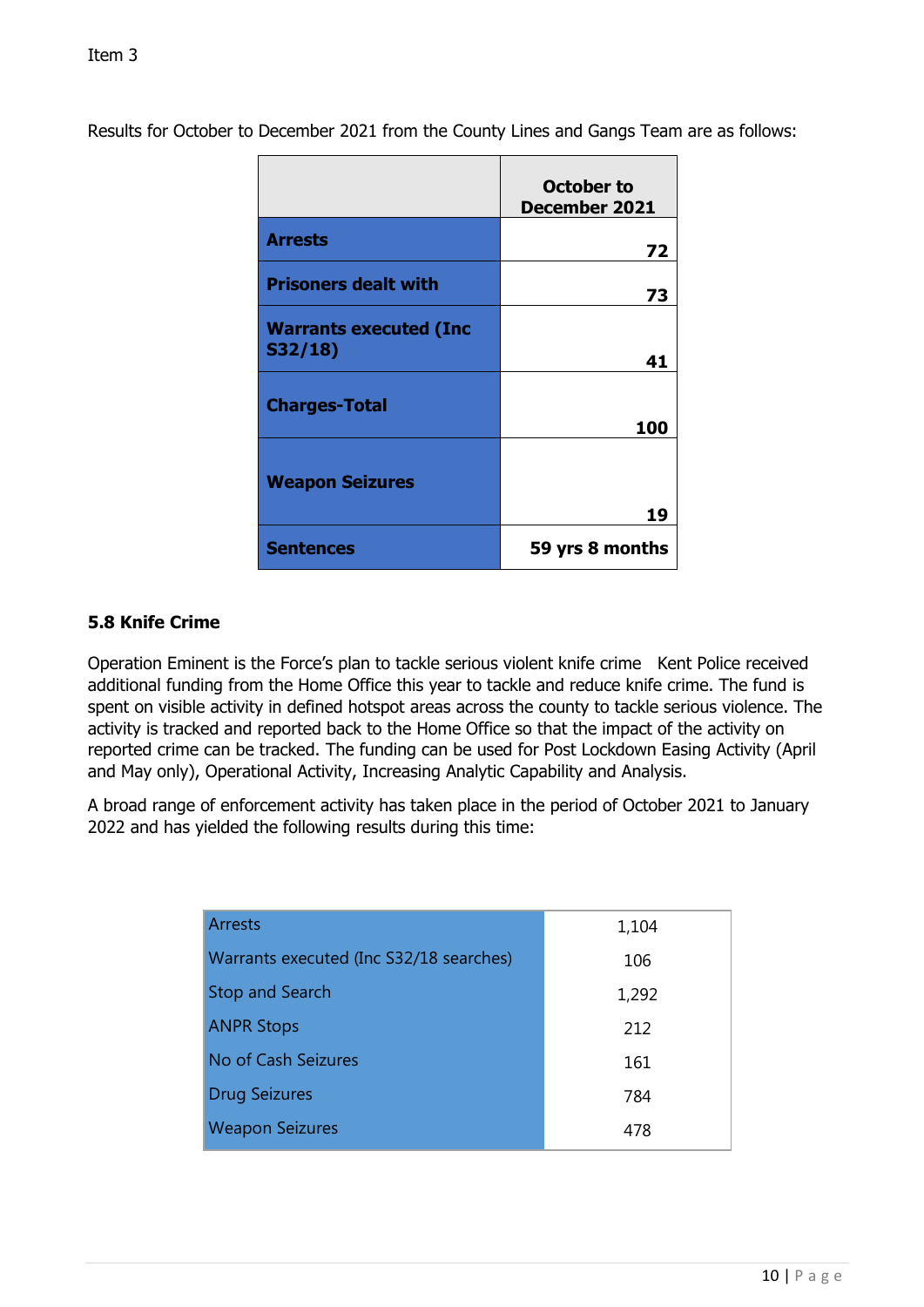# **6. Combatting Organised Crime.**

The force understands the challenges in tackling organised crime and the significant impact the associated crime types can have on victims and the wider community. Led through the Kent and Essex collaborated SCD and delivered locally through CSUs and local teams, the force is actively combatting organised crime related activity.

# **6.1 Organised Crime Groups (OCG)**

In the past four months, the Kent and Essex Serious Crime Directorate have continued to target OCG criminality across the force. Through the established multi-agency approach, local Serious Organised Crime Partnership Boards mobilise partners across the 4 pillars of Prevent, Protect, Prepare and Pursue elements to protect communities.

SCD lead on tackling the most challenging and high-harm OCG offenders. Using a range of tactics, the Directorate has achieved numerous convictions and wider victim justice outcomes for serious crimes committed by Kent OCG nominals.

Between October 2021 and January 2022, a summary of results achieved by the Serious and Organised Crime Team within SCD, against OCGs is as follows:

|                                                    | <b>April – September</b><br>2021 | <b>October 2021 -</b><br>January 2022   | <b>Total FY to date</b><br>2021-2022   |
|----------------------------------------------------|----------------------------------|-----------------------------------------|----------------------------------------|
| <b>Arrests</b>                                     | 48                               | 33                                      | 81                                     |
| Warrants executed                                  | 26                               | 27                                      | 53                                     |
| <b>Total Charges</b>                               | 19                               | 16                                      | 35                                     |
| Remands in custody                                 | 16                               | 16                                      | 32                                     |
| Drugs recovered -<br>Class A                       | 20.5kg                           | 102kg                                   | 122.5kg                                |
| Drugs recovered -<br>Class B                       | 21.kq                            | 22kg                                    | 43kg                                   |
| Cash seized                                        | £294,055                         | £242,580.00                             | £536,635.00                            |
| Assets seized                                      | 31 x Rolex watches               | 18 x Rolex<br>8x high value<br>vehicles | 49x Rolex<br>8x high value<br>vehicles |
| Firearms recovered                                 | 1                                |                                         | $\overline{2}$                         |
| Sentences obtained<br>Imprisonments<br>& suspended | 89 years                         | 161 years and 5<br>months               | 250 years and 5<br>months              |

During the period October 2021 to January 2022 there were a number of operations executed by SCD and one investigation undertaken related to the importation of cocaine from Europe into the UK before being distributed around Kent and the South East London area. A detailed phased approach to the operation was taken, which saw all members of the OCG arrested and the OCG completely dismantled. During the operation approximately £850,000 cash was seized, 10 high value vehicles, 15 high value watches and large quantities of cocaine and amphetamines.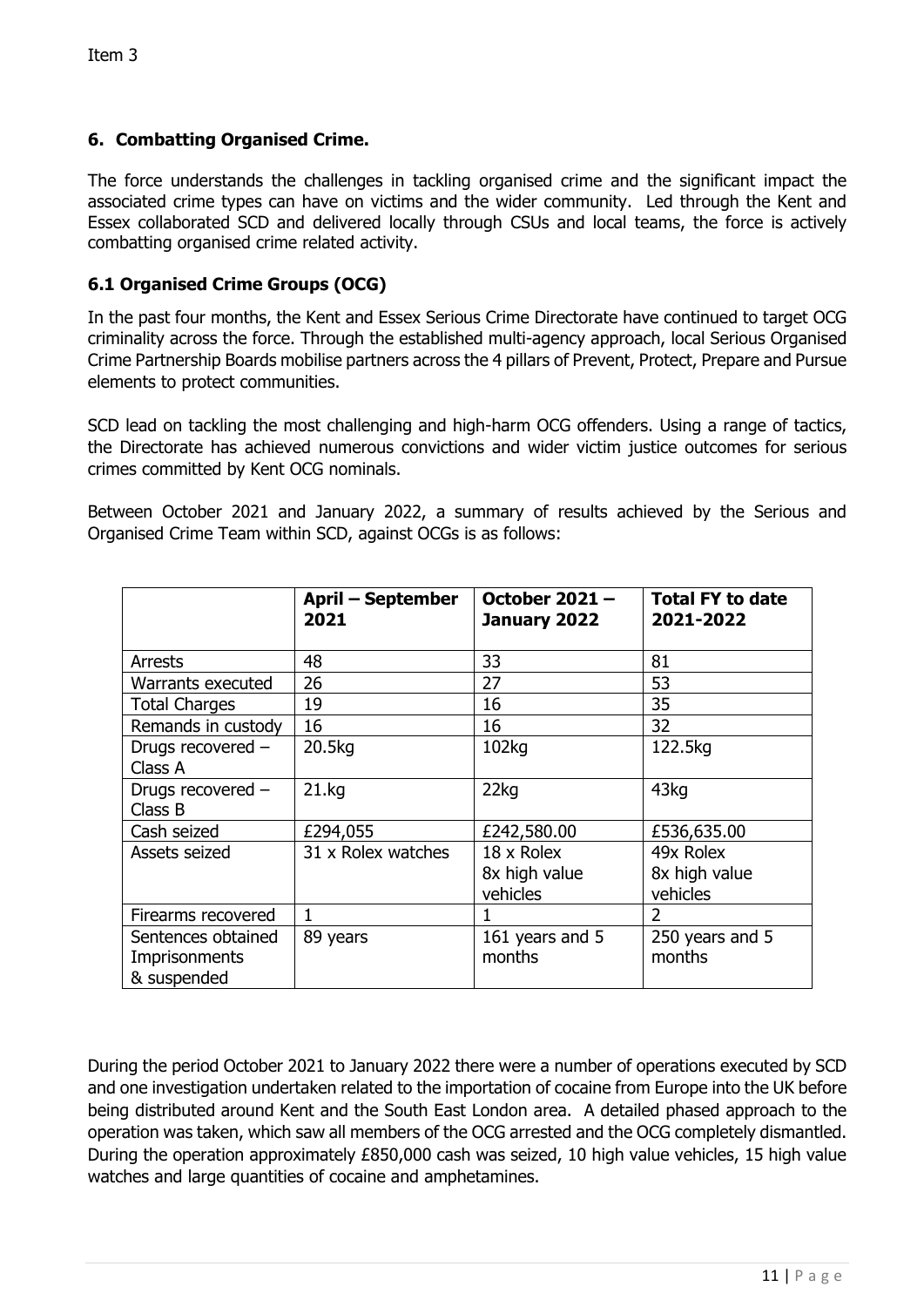Another operation saw the investigation into an aggravated burglary where the victim was approached outside her house by a cyclist who had asked for water, when she returned with the water, he jumped over the fence, bundled her inside the house and restrained her before stealing cash and valuables. During the ordeal she was attacked, and a bottle of alcohol poured over her head. Police found her bound hand and foot 2 days later. Significant enquiries led to the arrest of a local man who was later charged and remanded. Following a trial at Maidstone Crown Court where the defendant tried to escape during the trial, he found guilty and will be sentenced later this year.

Another investigation took place relating to a sophisticated OCG operating in Kent. The OCG communicated by using specialist handsets known as Encrophones and they set up a professional operation supplying commercial quantities of drugs including cocaine, cannabis and amphetamines. The drugs were believed to be in excess of £2 million and the OCG used these phones to arrange the buying, selling and distribution of the drugs. All members of the OCG were arrested and were found guilty at court with over 49 years' worth of prison sentencing between them.

# **Disruptions**

Efforts to disrupt OCGs by interfering with suspects' behaviours and circumstances so it is harder for them to commit crime are vital as they can interrupt the organisation of their planned offences. Disruption is a powerful tool for combatting OCGs and the below chart shows the number of disruptions carried out by the unit for the reporting period October 2021 – January 2022.

| <b>Month</b>  | May<br>21 | Jun<br>21 | Jul<br>21 | Aug<br>21 | <b>Sept</b><br>21 | <b>Total</b> |
|---------------|-----------|-----------|-----------|-----------|-------------------|--------------|
| <b>Number</b> |           | 26        | רר<br>رے  | . .       | 14                | 89           |

# **7. Provide Visible Neighbourhood and Effective Roads Policing.**

Providing visible, local policing at the heart of our policing model remains a priority for Kent Police. The challenge however is clear in respect of maintaining a visible presence balanced against an increase in demand and fewer resources.

# **7.1 Local and Community Policing.**

Each of the 13 Districts is served by their own dedicated Local Policing Teams and Community Safety Units. CSUs focus on prevention, deterrence and community engagement, working in partnership to problem solve local issues, particularly where there is vulnerability and community-based crime and ASB.

Engagement remains a fundamental part of neighbourhood policing. In addition to face-to-face engagement and use of traditional social media, in October Kent Police launched a novel two-way engagement tool called 'My Community Voice' and have trained all Community Safety Units to use it and obtain the most from it. In early January My Community Voice was launched to the public and there are currently over 6,000 members of the public signed up to it. All Districts across the county are now signing up members of the public to use the tool to engage and so far there has been some excellent feedback with users rating the quality of the engagement at an average of 5.45 out of 6. The Force will continue to improve and develop its use of My Community Voice to allow it to drive operational activity.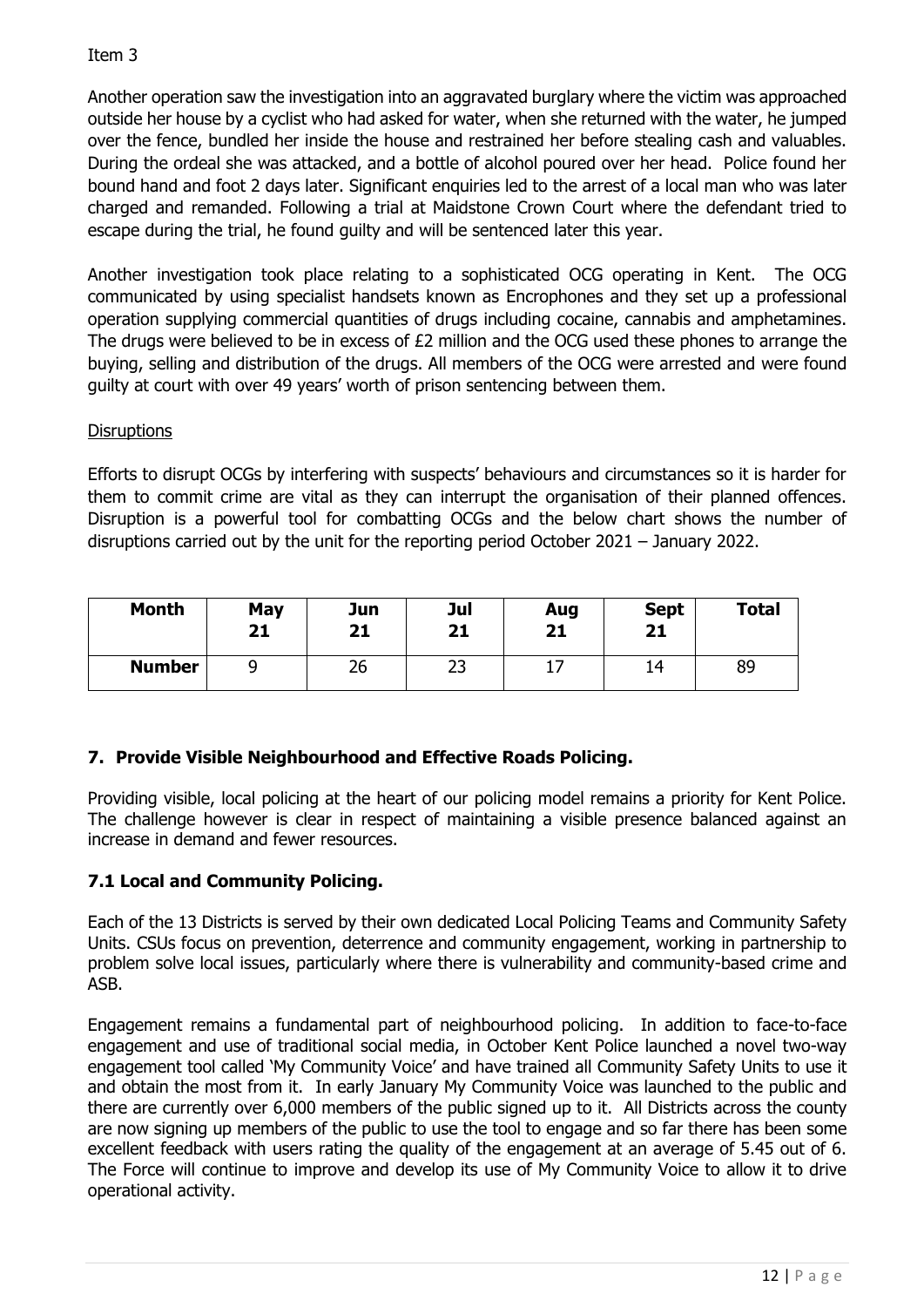Visible and accessible Police presence, working closely with young people, parents, and carers, will foster a respectful and positive perception of Policing and improve trust and confidence, particularly of children and young people. This approach has been shown to be effective in disrupting criminal activity, identifying early intervention safeguarding opportunities and reducing the fear of crime and victimisation. The early evidence for officers working in town centres and schools shows this is being achieved across all districts.

Officers will continue to upskill during 2022, focusing on a range of Continued Professional Development, most notably 'Youth Mental Health First Aid' and 'Policing in the classroom'. As officers develop their understanding of the type of criminality that impacts on the young people in different educational establishments, the focus will be on targeted prevention and deterrence development around the top generated crimes and calls for service.

The Problem Solving Task Force (PSTF) was launched during 2020/21, the first unit of its kind in policing, implemented with 24 PCSOs who work with CSUs and partners to take enforcement action, make environmental improvements and provide visible policing in areas where long term embedded problems have persisted. The team have been working across the county, including recent deployments in Maidstone, Deal and Canterbury and have used problem solving and evidence led approaches to identify and tackle the causes of crime and ASB in the relevant areas, working with partners, local Community Safety Units and Citizens in Policing volunteers. The joint working has resulted in some excellent results in the following areas:

# Maidstone

- 33% reduction in sexual offences,
- 50% reduction in calls to Brenchley House
- 40% reduction in reported crime in Brenchley Gardens
- 75% reductions in reported crime at Maidstone Railway Station.

## Deal

- 26% reduction in call demand overall.
- Resident Perception Survey responses clearly indicate that increased PSTF presence in the area gave residents more confidence to report incidents.

## **Canterbury**

- Crime has seen an 84% decrease in St Stephens Ward
- 89% decrease in offences reported on the University Campuses
- 93% decrease in crime in Wincheap
- 92% decrease in crime taken place in the Sturry Road Ward
- 77% decrease in Assault calls
- 86% decrease in Drug related calls.

# **7.2 Citizens in Policing**

## Special Constabulary

Kent SC establishment is 325 officers as of January 2022. This is a decrease of 37 officers since June 2021 as the pandemic eased and officers returned to their workplace. However, even with a reduction, the hours committed has increased significantly to over 135,000, the highest committed hours recorded for at least 8 years. East had the highest number of Specials at 29.3%, while West had the least with 16.2%. 13.1% of Kent Specials identify as being from a minority ethnic group or not stated ethnicity and females account for 25% of the overall establishment. SC volunteered 135,287 hours in the period. Operational deployments accounted for 77,869 hours with 10,760 incidents attended, 594 arrests and 1,043 excess speed offences dealt with.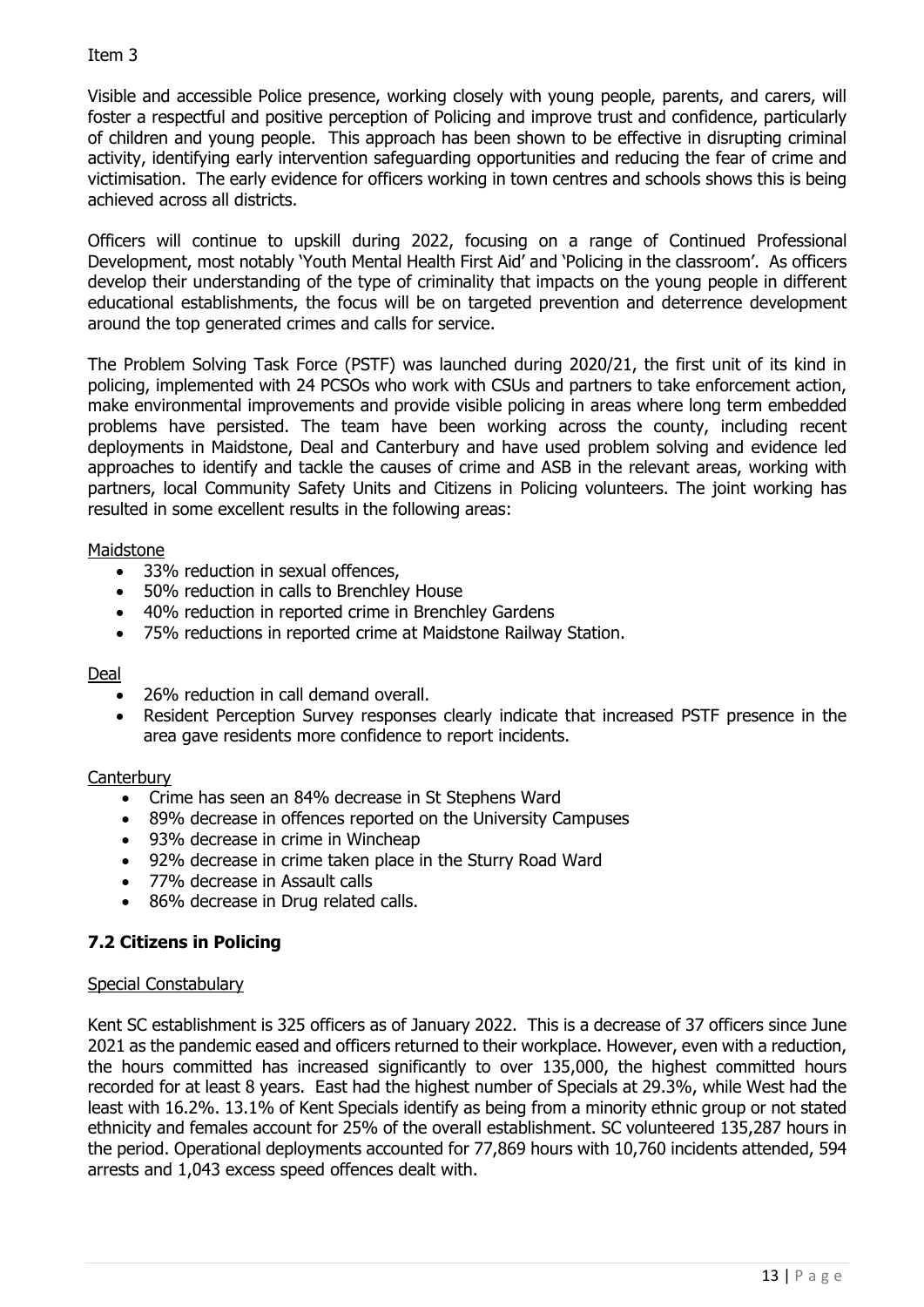## Police Support Volunteers

PSVs have been reintroduced to many teams around the county and some new roles are being created within schools with the introduction of the Schools Officers. Establishment of PSVs also experienced a reduction of 20% mainly due to the pandemic. There are currently 153 volunteers around the county with a drive to increase that in 2022.

#### Community Speedwatch

CSW demand has continued to increase with over 40 new schemes starting in the near future. Roadside volunteers provided information for over 35,000 vehicles who were exceeding the speed limit which were accumulated through 2764 CSW sessions and 9289 hours spent at the roadside. Currently there are 1427 volunteers registered on the system. A 'develop you' post for a PC to provide enforcement support was successfully advertised and filled and this has proven to be beneficial with positive feedback from CSW team members, local councillors and borough councillors.

#### Volunteer Police Cadets

The Mini Cadet programme continues to grow following the successful pilot at the start of 2021 in Temple Hill School in Dartford. A further 17 schools joined the programme at the end of October, reaching out to over 200 children aged between  $8 - 11$  years and the Force has received some very positive feedback from the schools. In 2022 the programme has extended to a further 11 schools with 8 further schools to commence in February with another 8 schools scheduled to commence in April/May. By the end of May 2022 the programme will have reached more than 540 children.

The Senior Cadet programme is also continuing to grow after the launch of Dartford and Folkestone units in November 2021. There are currently 409 cadets across the county and this figure will continue to increase with further intakes in 2022. Interest in cadets also continues with a further 390 cadets on the waiting list. There are currently 138 active volunteer leaders supporting the 12 units with a further 53 in the recruitment process to ensure a robust resourcing model is in place and to assist with the potential growth of the programme.

#### Community Policing Volunteers

Community Policing Volunteers (CPVs) remain the most popular strand of volunteering and additional strands and initiatives are being developed with over 130 volunteers already recruited with interesting opportunities opening up in Joint Response Unit and now the Marine Unit. The Force are seeking to increase the number of CPVs to over 300 by 2023 which remains on track and achievable. Equine PCSOs, JRU and Security are areas where CPVs are working and in the near future this will be the case with Schools Liaison Officers as they are likely to commence training in May 2022.

**7.3 Tactical Operations.** Tactical Operations deliver a range of tactical assets to support policing operations at all levels of criminality and provide a visible presence on the streets of Kent. Teams include Firearms, Dog Section, Tactical Support, Search and Marine Unit, Roads Policing, Proactive Targeting Team and the Rural Liaison Team.

**7.4 Roads Policing.** Kent has 6,126 miles of roads and 204 miles of motorways therefore effective roads policing is key to keeping people safe on our roads. The force focuses on the fatal four offences: tackling speeding; substance misuse; seatbelt offences and mobile phone use, as well as other strategic threats such as driving without proper licences or insurance. The Roads Policing Unit (RPU) operates 24/7 across the county to provide a specialist response to the strategic road network and supports divisions in disrupting criminality. There are three key areas of activity and focus which demonstrate the commitment to keeping Kent's roads safe which are education and enforcement, partnership working and quality investigations in respect of serious road traffic offences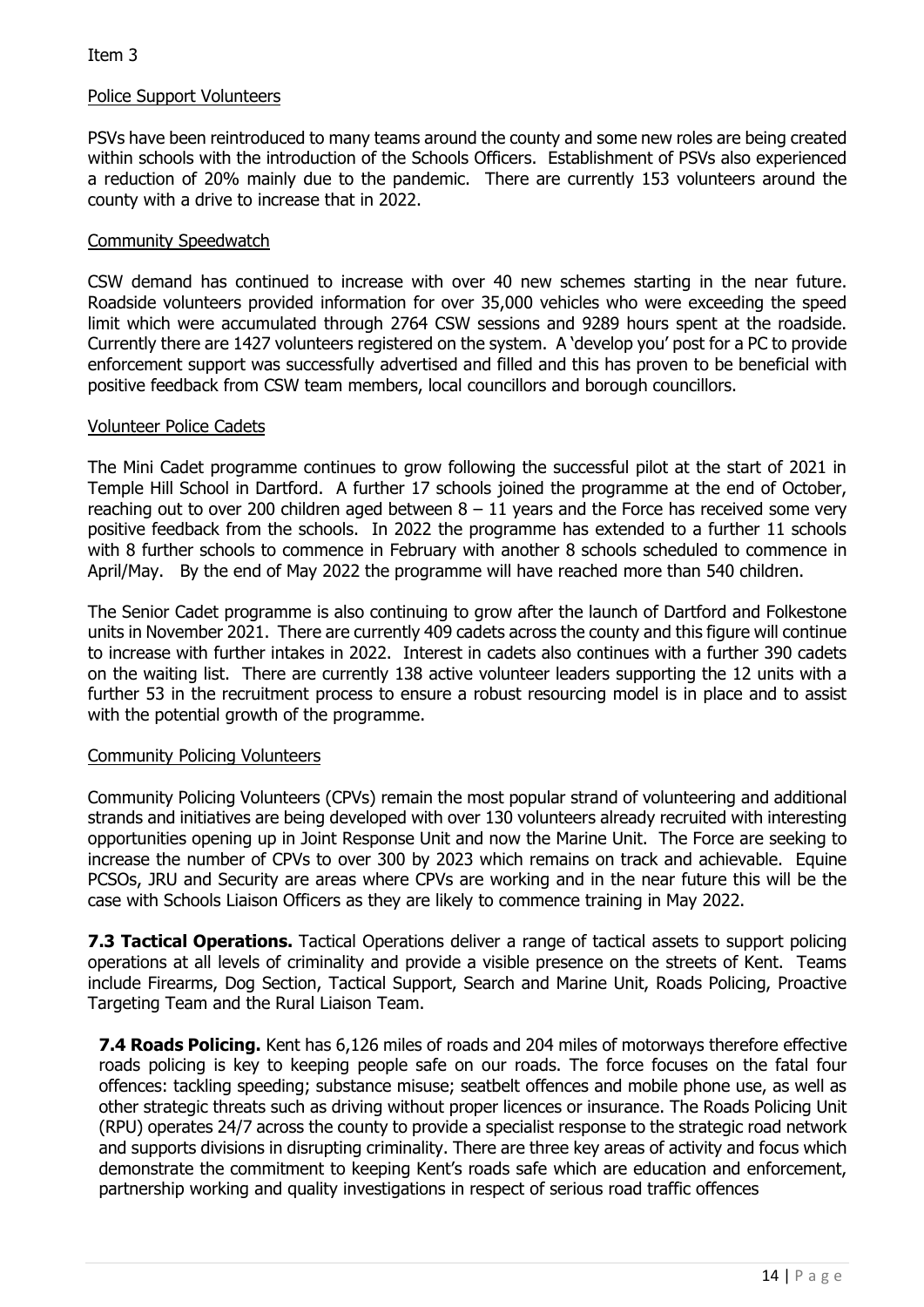Kent Police Road Policing consists of the Roads Policing Unit, Roads Safety Unit and the Serious Collision Investigation Unit (SCIU). The activity and focus of the teams are:

- Education and enforcement
- Partnership Working
- Quality investigations in respect of serious road traffic offences This takes place whilst maintaining a contribution to, the Kent Control Strategy requirements. This is achieved by:
- Providing specialist skills to bring high risk road incidents to a timely and safe conclusion.
- Supporting Local Policing by responding to requests for call attendance by the FCIR.
- Ensuring all opportunities to work with partners to disrupt criminal activity are maximised.

Call attendance plateaued in September, October, and November but saw a significant increase in December 2021.

The contribution of the Special Constabulary Roads Policing Team is recognised; officers are integrated in to both routine patrolling and planned operations. It should be noted that their contribution is collated separately and reported through alternative channels and therefore not included in the below data.

The following data demonstrates an improving picture in terms of performance not only in terms of enforcement against the Fatal 4 offences but also in the increased attendance at calls across the county.

|                      | <b>September</b><br>2021 | <b>October</b><br>2021 | <b>November</b><br>2021 | <b>December</b><br>2021 |
|----------------------|--------------------------|------------------------|-------------------------|-------------------------|
| <b>Speed</b>         | 135                      | 197                    | 166                     | 281                     |
| <b>Seatbelt</b>      | 44                       | 46                     | 41                      | 29                      |
| <b>Mobile Phone</b>  | 49                       | 57                     | 41                      | 41                      |
| <b>Summons</b>       | 8                        | 6                      | 2                       | 4                       |
| <b>TOR Other</b>     | 129                      | 155                    | 155                     | 180                     |
| <b>GFPN Other</b>    | 68                       | 139                    | 93                      | 133                     |
| <b>Other Process</b> | 94                       | 81                     | 101                     | 91                      |
| <b>Vehicle</b>       |                          |                        |                         |                         |
| <b>Seizures</b>      | 46                       | 46                     | 81                      | 69                      |
| <b>Total Arrests</b> | 80                       | 56                     | 102                     | 104                     |

| <b>Call Attendance</b> | <b>September</b><br>2021 | <b>October</b><br>2021 | <b>November</b><br>2021 | <b>December</b><br>2021 |
|------------------------|--------------------------|------------------------|-------------------------|-------------------------|
| <b>Immediate</b>       | 602                      | 588                    | 591                     | 792                     |
| <b>High</b>            | 111                      | 141                    | 139                     | 155                     |
| <b>Total</b>           | 713                      | 729                    | 730                     | 947                     |

## Roads Safety Unit

During the reporting period the Roads Safety Unit continued to proactively deploy alongside internal and external partners in support of their primary objective of driving down the contributory factors leading to death and serious injury on our roads and in particular the 'Fatal Four' (Excess speeding, unlawful mobile phone use, no seatbelts and drink and/or drug driving). In addition, opportunities have been taken to combine this enforcement with other Kent policing priorities whenever possible.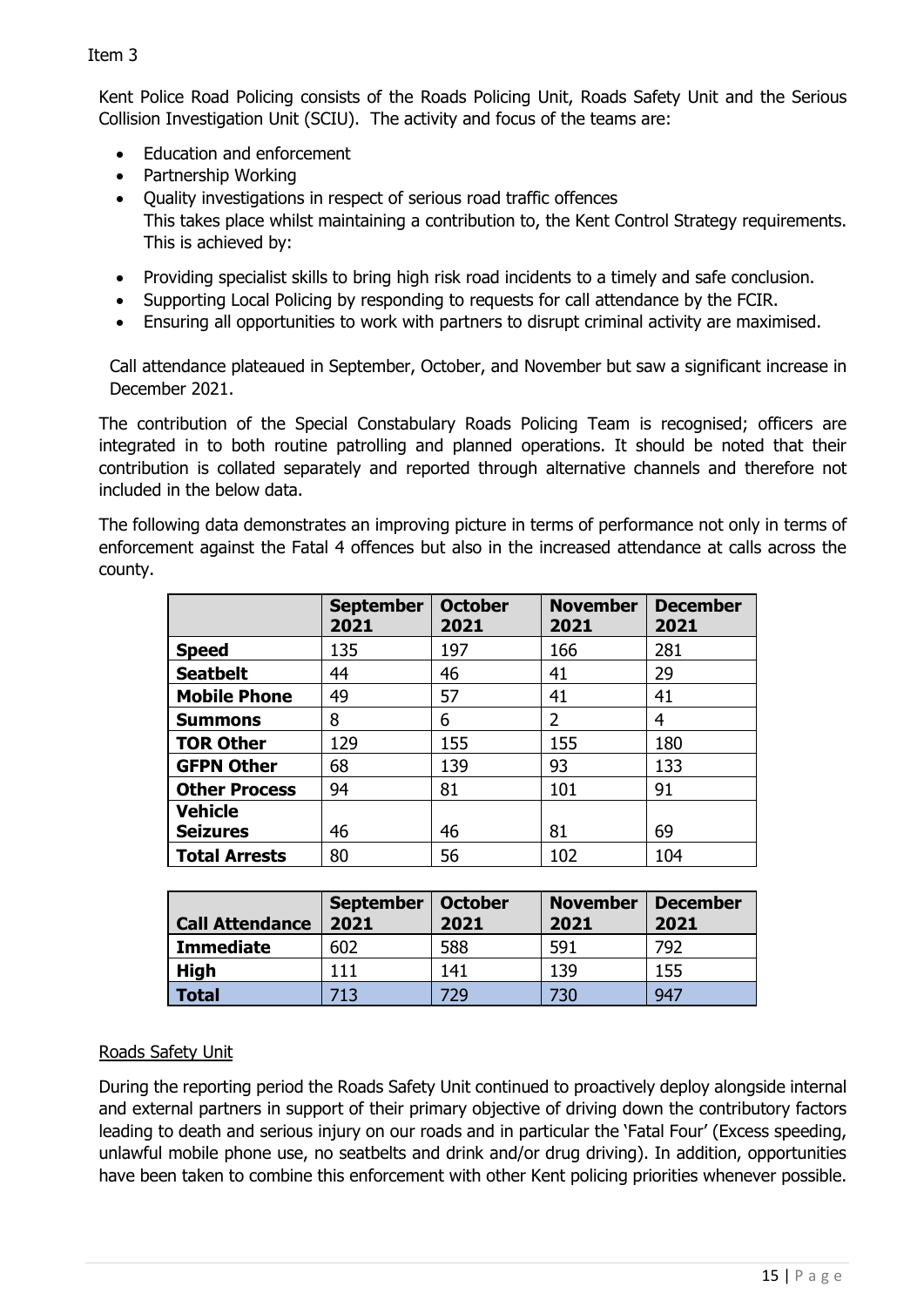Examples include working in collaboration with Essex Police Road Crime Team at the Dartford River Crossing, supported by Kent Police Special Constabulary, Rural Task Force, Kent Police Vehicle Examiners, Dartford Council Enforcement Team and DVSA. All partners benefitted individually with Kent Police results including 4 arrests, numerous vehicles seized, including a stolen vehicle and a large amount of varied traffic related offences and fines.

Other operations during December 2021 included an operation targeting the illegal carriage of waste and fly tipping activities and another operation which focussed on joint working with Canterbury Community Safety Unit targeting the 'Fatal Four' offences.

Similar activities are replicated every month and are in addition to the enforcement activities scheduled in accordance with the NPCC National Roads Partnership Calendar.

## Serious Collision Investigation Unit (SCIU).

SCIU continue to respond to the most serious injury and fatal road traffic collisions, providing specialist scene management, investigation capabilities and expert prosecution support. In 2021 SCIU investigated 53 fatal road collisions which resulted in 58 fatalities.

One examples of their prosecution cases was on 11th November 2021 where Nicholas Gray was sentenced at Maidstone Crown Court after pleading guilty to causing death by careless driving. The circumstances of this case was that on 17th July 2018 Nicholas Gray's truck collided with cyclist David Adlam, a 62 year old male, on the B2176 Penshurst Road, Tonbridge after performing an overtake without the use of his nearside mirror which was displaced earlier on his journey. Mr Adlam died at the scene as a result of the injuries he sustained. Nicholas Gray was also disqualified from driving for 15 months.

## **8. Delivering an Efficient Service.**

The force continues to review its processes to ensure that communities in Kent receive a first-class service whilst delivering value for money. The force has a strong commitment to joint working, in particular with Essex Police, and is an active member of the seven-force strategic alliance.

Both the Chief Constable and PCC are committed to the continued drive for financial savings and process gains for which there will be no change to the momentum of the local plans to deliver positive outcomes regardless of the increased flexibility afforded to the PCCs in setting the forces budget.

**8.1 Mental Health and Section 136 (s136) Detentions.** The police use of Section 136 of the Mental Health Act (1983) to detain individuals who appear to be suffering from a mental health crisis has been decreasing since December 2019.

There continues to be a sustained focus to improve the partnership response to people in crisis ensuring they receive a first-class service from the relevant agency at the point of contact. Kent Police is playing a leading role, particularly on the improvement to collection and use of data and delivery of enhanced training to ensure the appropriate intervention is made when dealing with people in crisis.

This work has resulted in better outcomes for vulnerable people by a significant reduction in the use of police s136 powers of detention.

The table below shows the number of s136 detentions from 2018 to Jan 2022. Detentions have continued to reduce since December 2019. Our figures from last year showed a 27% decrease in 2020 and a 36.6% decrease on 2019 which was our highest year ever. This steady decrease has also continued into 2022 with detentions in January 2022 at 76 compared to January 2021 which was at 110.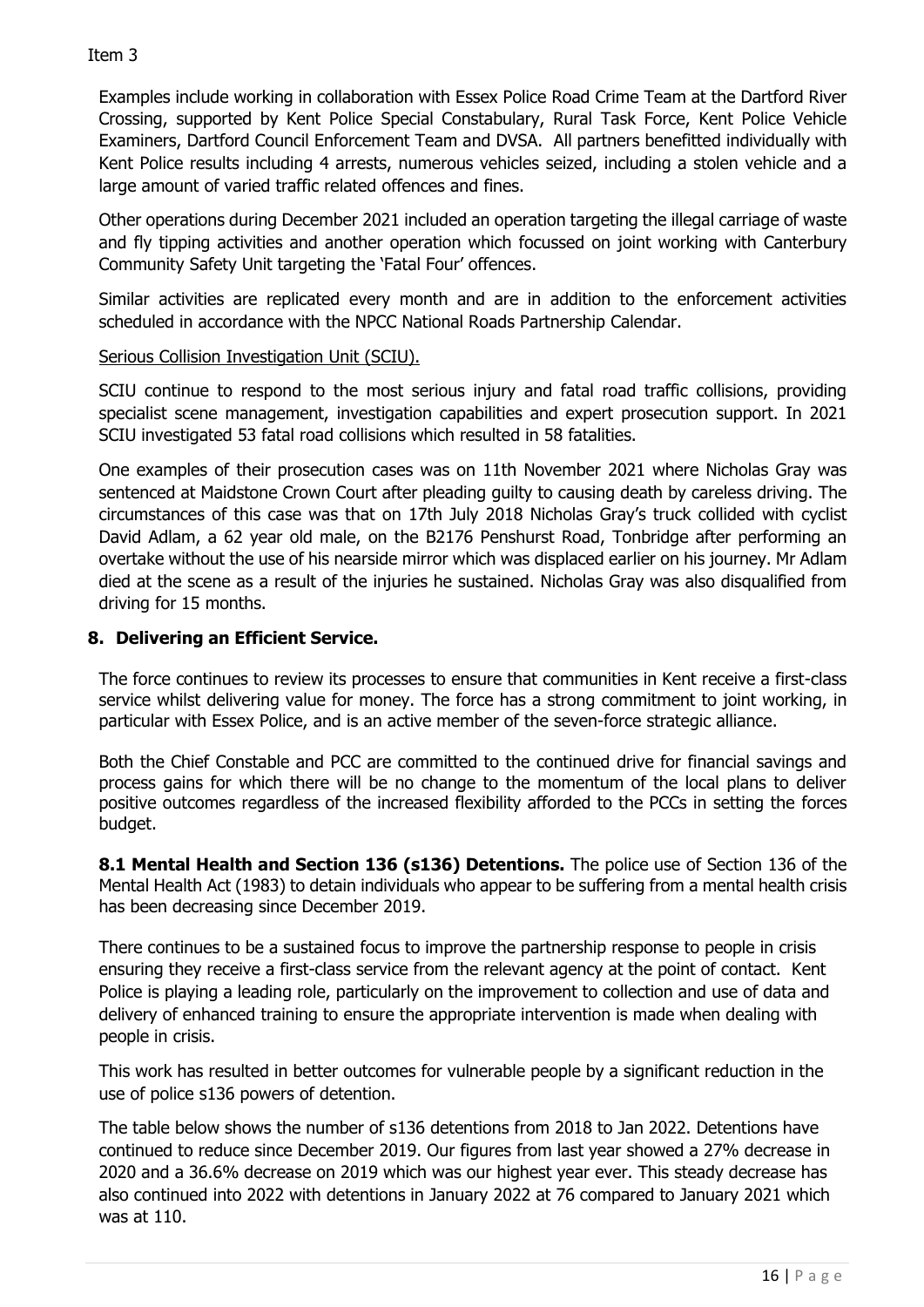| <b>Month</b> | 2018 | 2019 | 2020 | 2021 | 2022 |
|--------------|------|------|------|------|------|
| <b>Jan</b>   | 117  | 152  | 146  | 110  | 76   |
| <b>Feb</b>   | 101  | 148  | 155  | 144  |      |
| Mar          | 152  | 155  | 138  | 132  |      |
| Apr          | 147  | 161  | 113  | 99   |      |
| <b>May</b>   | 141  | 205  | 160  | 125  |      |
| <b>June</b>  | 146  | 149  | 150  | 128  |      |
| <b>July</b>  | 159  | 200  | 189  | 117  |      |
| Aug          | 166  | 194  | 201  | 112  |      |
| <b>Sep</b>   | 146  | 196  | 157  | 96   |      |
| Oct          | 156  | 200  | 150  | 89   |      |
| <b>Nov</b>   | 139  | 170  | 125  | 84   |      |
| <b>Dec</b>   | 127  | 136  | 114  | 74   |      |

This step change results in less vulnerable individuals being detained by police officers. Consequently, there is a much-reduced burden on frontline policing with appropriate interventions taking place by the right service at the right time. However, when officers do use s136 powers they often experience protracted waits at Emergency Departments, something that is exacerbated by the continued closure of the Littlebrook s136 assessment suite.

Internal training continues to be delivered by the Mental Health Policing Team and has ensured people are not unnecessarily detained under s136 of the Mental Health Act and appropriate advice is sought prior to every detention, with alternative powers and services being considered. This training has now been extended to the Tactical Operations Command officers and will also shortly be delivered to Central Custody staff.

Use of the 836 street-triage advice line continues, with a focus on improving availability and quality of clinical advice to front line officers dealing with persons in crisis. The Kent Police Mental Health Team is supporting partners to review processes and practices to improve the quality of service to patients. This includes a CCG led deep dive into the response to children who are detained under s136.

A new mental health e-form will generate more detailed data and enable greater scrutiny of service delivery. The new form is due for release in early 2022 and the information will be shared with partners to assist in the continued service improvements for people in crisis.

The Urgent Care Oversight Board drives a raft of projects to improve service provision. It continues to be co-chaired by the Strategic Partnerships and feeds into the PCC Chaired Crisis Care Board. The longer-term ambition is to create a 24/7 age appropriate crisis care via NHS 111 by 2023/24 with a 24/7 crisis function for adults during 2022.

Our joint commitment and partnership working arrangements in response to mental health have seen a sustained improvement in our use and approach to section 136 powers and ensuring that there are less restrictive outcomes for those that present to police in crisis.

**8.2 Making Contact.** Call handling performance for emergency and non-emergency calls for the period October 2021 to January 2022 is set out in the tables below: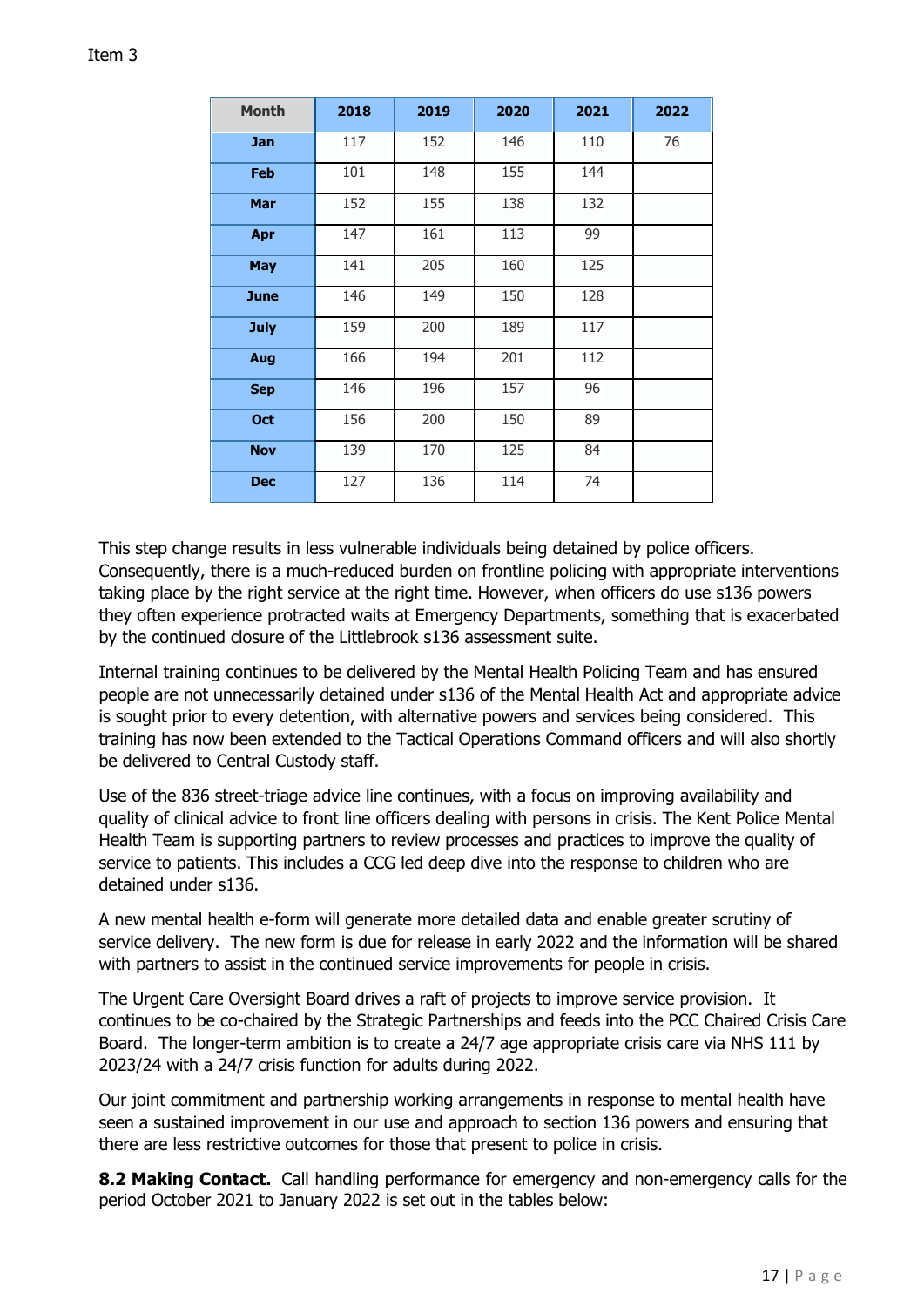#### Force Control Room (FCR) Contact: 999 Emergency call handling:

| 999 call totals:            | <b>Oct</b><br>2021 | <b>Nov</b><br>2021 | <b>Dec</b><br>2021 | <b>Jan</b><br>2022 |
|-----------------------------|--------------------|--------------------|--------------------|--------------------|
| <b>Calls Received</b>       | 30,527             | 28,934             | 29,701             | 27,820             |
| <b>Calls Answered</b>       | 30,120             | 28,555             | 29,366             | 27,537             |
| <b>Calls Not Answered</b>   | 407                | 379                | 335                | 283                |
| % Not Answered              | 1.33%              | 1.31%              | 1.13%              | 1.02%              |
| <b>Average Queuing Time</b> | 15s                | 15s                | 17 <sub>S</sub>    | 14 <sub>S</sub>    |
| <b>Average Talk Time</b>    | 4m 42              | 4m 48s             | 4m 41s             | 4m 39s             |

The volume of 999 emergency calls remain high comparing year on year. Despite this, through well managed performance, the attrition has reduced from the extremely challenging summer period.

Over the reporting period, the attrition has remained in a stable position with an average of 1.22%. This means that the overall financial year calls not answered attrition is at 1.55% which is well within the aspirational benchmark of 2%. Call queuing times have reduced to 15 seconds in this reporting period compared to 17 seconds in the previous one and talk time has reduced from an average of 5m 20s to 4m 42s. This is balanced against a backdrop of the requirement on call takers to update victims as their first point of contact in line with the Victim and Witness Service Strategy 2020.

| 101 call totals:            | <b>Oct</b><br>2021 | <b>Nov</b><br>2021 | <b>Dec</b><br>2021 | Jan<br>2022 |
|-----------------------------|--------------------|--------------------|--------------------|-------------|
| <b>Calls Received</b>       | 31,075             | 28,049             | 27,371             | 27,400      |
| <b>Calls Answered</b>       | 24,152             | 21,718             | 19,972             | 20,928      |
| <b>Calls Not Answered</b>   | 6,923              | 6,331              | 7,399              | 6,427       |
| % Not Answered              | 22.28%             | 22.57%             | 27.03%             | 23.62%      |
| <b>Average Queuing Time</b> | $4m$ 21s           | 4m 44s             | 4m 24s             | 4m 50s      |
| <b>Average Talk Time</b>    | 8m 18s             | 8m 40s             | 8m 14s             | 8m 18s      |

The volume of 101 public non-emergency calls received during this period continues to decrease year on year comparatively. The force continues to support channel choice for those wishing to use our service and alternative methods offered through digital contact such as online crime reporting and live cha. These remain well utilised by the public and in addition a new option to report ASB online has been introduced which has started to see an increasing uptake.

During the period of transitioning out of the pandemic, the percentage of calls not answered remains challenging and again saw a peak of 27% in December which was due to increases in 999 emergency calls as staff prioritise the emergency calls. The overall financial year to date position has marginally increased to 19.16% which is assessed as being a direct impact of increasing 999 calls which remain the Force priority. Call queuing times are 4m 35s with talk time remaining stable at 8m 23s.

Following a post implementation review, a position paper was presented and agreed at the Strategic Change Board to amend the business model that was introduced in 2020 and the changes will be developed over the next quarter to enhance resilience to meet current and future demand.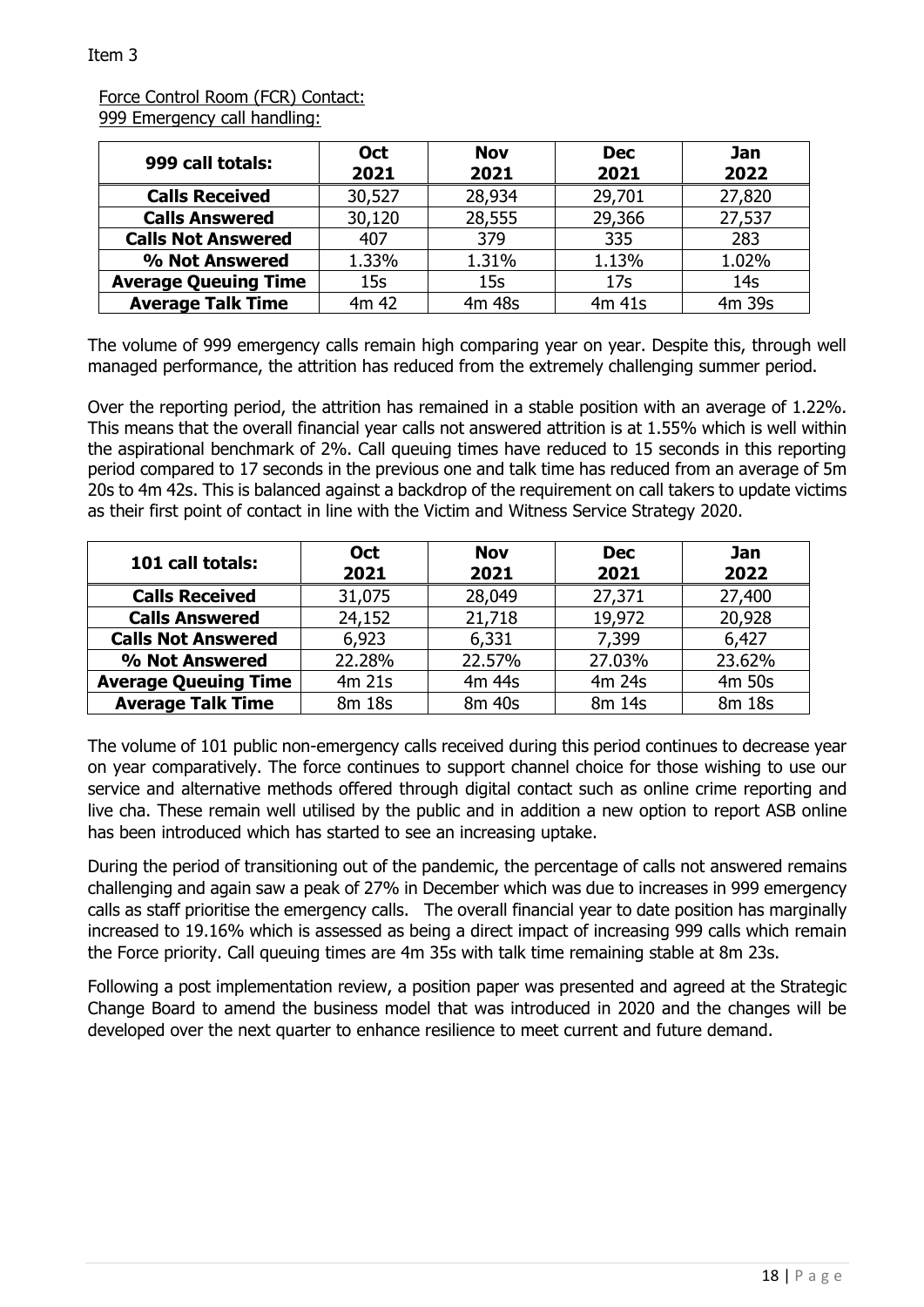# Channel Shift

Digital Contact

| <b>Digital Contact:</b>                               | Oct   | <b>Nov</b> | <b>Dec</b> | Jan   |
|-------------------------------------------------------|-------|------------|------------|-------|
|                                                       | 2021  | 2021       | 2021       | 2022  |
| <b>Number of Digital</b><br><b>Contacts into FCIR</b> | 7,868 | 8,274      | 7,811      | 9,042 |

All Digital demand into the FCIR has shown ongoing growth since more channel choice became available to the public. Whilst the comparative data shows a decrease on the same time in 2020, the majority of this digital contact decrease was COVID breach reports that were at an all-time high during the same reporting period. Future technology and an investment in digital channel choice will enhance the force's ability to deliver a service to the people of Kent.

Online Crime Reporting (OCR):

| <b>OCR totals:</b>                                      | <b>Oct</b> | <b>Nov</b> | <b>Dec</b> | Jan   |
|---------------------------------------------------------|------------|------------|------------|-------|
|                                                         | 2021       | 2021       | 2021       | 2022  |
| <b>Number of 'Report a</b><br><b>Crime' Submissions</b> | 3,492      | 3,782      | 3,106      | 3,701 |

Online crime reporting continues to increase with a 44% increase compared to the same reporting period last year. This functionality provides opportunities for quicker quality assurance and allocation where appropriate.

#### Live Chat

| <b>Live Chat totals:</b> | <b>Dct</b> | Nov   | Dec   | Jan  |
|--------------------------|------------|-------|-------|------|
|                          | 2021       | 2021  | 2021  | 2022 |
| <b>Live Chat volumes</b> | 3 በን4      | 3.118 | 3,343 | 734. |

The Live Chat use has continued to remain high for this reporting period despite COVID breaches no longer being reported and as demand increases the FCIR continues to respond by ensuring appropriate staffing levels remain available to operate within the e-desk.

| <b>IMU &amp; Crime totals:</b> | <b>Oct</b><br>2021 | <b>Nov</b><br>2021 | <b>Dec</b><br>2021 | Jan<br>2022 |
|--------------------------------|--------------------|--------------------|--------------------|-------------|
| <b>Recorded Crime</b>          | 15,456             | 15,893             | 14,377             | 14,104      |
| <b>Cancelled Crime</b>         | 562                | 457                | 572                | 541         |
| % of Total                     | 3.5%               | 2.8%               | 3.8%               | 3.7%        |

Investigation Management Unit (IMU)

Recorded crime for this period has increased by  $11.2\%$  compared to the same period in Oct 20 – Jan 21. Comparisons between crime levels are difficult to draw due to the impact of COVID-19. A more accurate comparison shows crime levels reducing by 5.2% compared to Oct 19 – Jan 20.

## **9. Summary**

In summary, the Force has been performing at a high standard over the past 4 months as this quarterly report highlights. During the Covid-19 pandemic the Force demonstrated how they were able to continue to police through an unprecedented time, adapting techniques and approaches, being resourceful and utilising technology. As the country emerges out of the pandemic the Force is